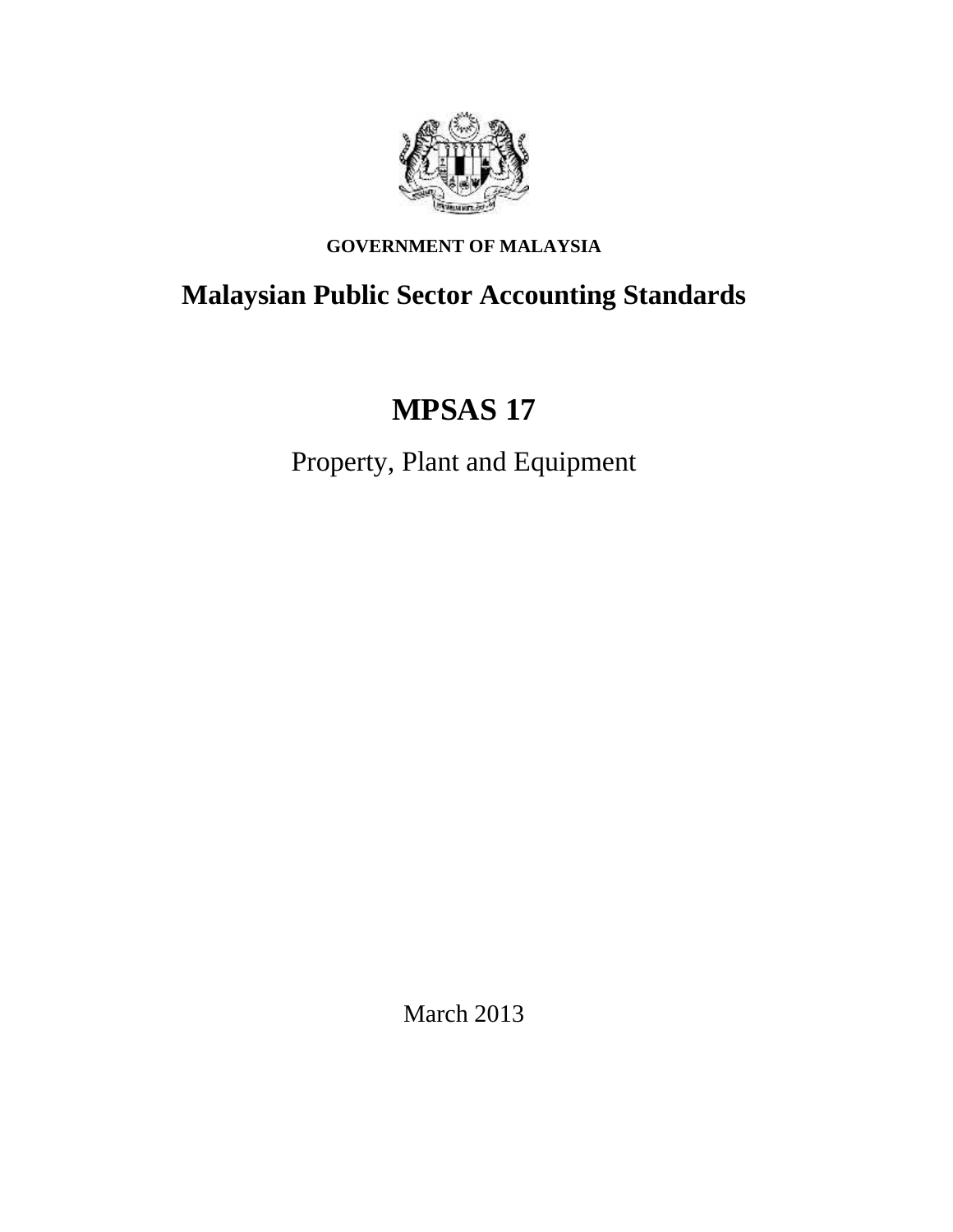# **MPSAS 17 - PROPERTY, PLANT AND EQUIPMENT**

#### **Acknowledgment**

This Malaysian Public Sector Accounting Standard (MPSAS) 17 is based on International Public Sector Accounting Standard (IPSAS) 17, *Property, Plant and Equipment*, from the *Handbook of International Public Sector Accounting Pronouncements* of the International Public Sector Accounting Standards Board, published by the International Federation of Accountants (IFAC) in April 2011 and is used with permission of IFAC.

*Handbook of International Public Sector Accounting Pronouncements* © 2011 by the International Federation of Accountants (IFAC). All rights reserved.

Issued by: Accountant General's Department No. 1, Persiaran Perdana Kompleks Kementerian Kewangan Presint 2, Pusat Pentadbiran Kerajaan Persekutuan 62594 Putrajaya

Tel : 03-88821000 Faks : 03-88821765 Web: http://www.anm.gov.my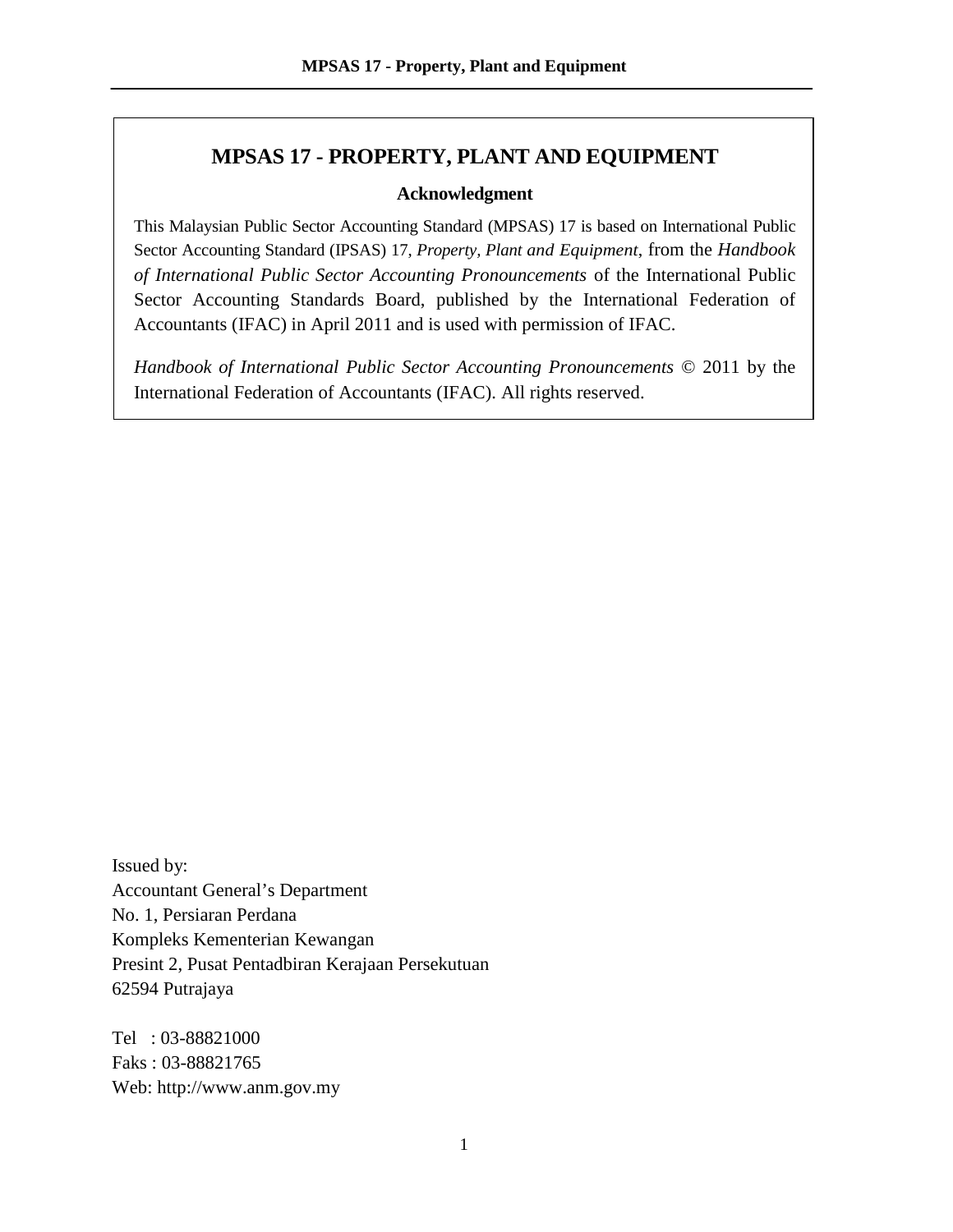# **MPSAS 17 - PROPERTY, PLANT AND EQUIPMENT**

## **CONTENTS**

| Paragraph                      |           |  |  |
|--------------------------------|-----------|--|--|
|                                |           |  |  |
|                                | $2 - 12$  |  |  |
|                                | $9-12$    |  |  |
|                                | 13        |  |  |
|                                | $14 - 25$ |  |  |
|                                | 21        |  |  |
|                                | 22        |  |  |
|                                | 23-25     |  |  |
|                                | $26-41$   |  |  |
|                                | $30 - 36$ |  |  |
|                                | $37-41$   |  |  |
|                                | 42-81     |  |  |
|                                | 43        |  |  |
|                                | 44-58     |  |  |
|                                | 59-78     |  |  |
|                                | 66-75     |  |  |
|                                | 76-78     |  |  |
|                                | 79        |  |  |
|                                | 80-81     |  |  |
|                                | 82-87     |  |  |
|                                | 88-94     |  |  |
|                                | 95-106    |  |  |
|                                | 107-108   |  |  |
| <b>Implementation Guidance</b> |           |  |  |
| <b>Illustrative Example</b>    |           |  |  |
| Comparison with IPSAS 17       |           |  |  |
|                                |           |  |  |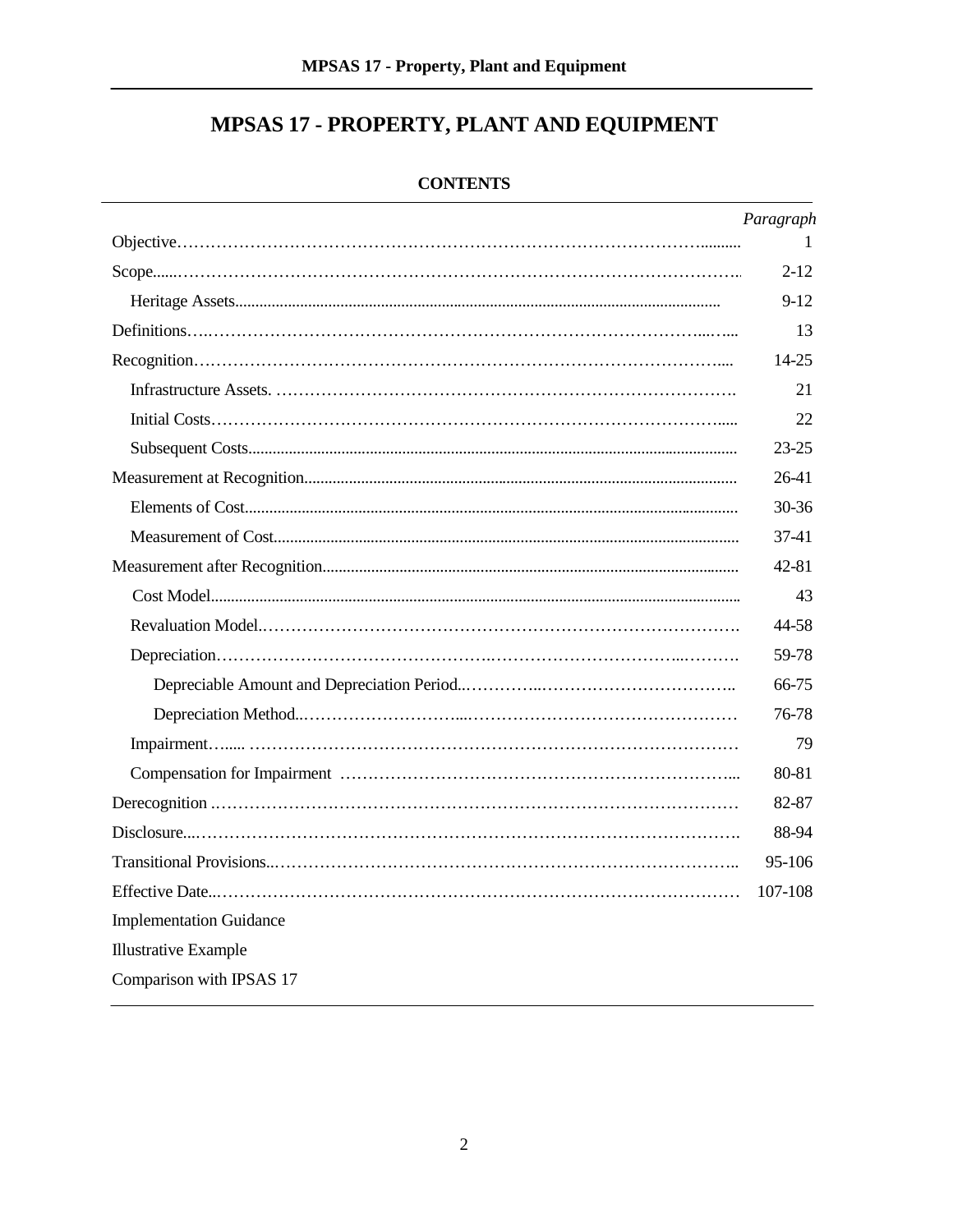Malaysian Public Sector Accounting Standard (MPSAS) 17, *Property, Plant and Equipment*, is set out in paragraphs 1-109. All the paragraphs have equal authority. MPSAS 17 should be read in the context of its objective, and *the Preface Malaysian Public Sector Accounting Standards*. MPSAS 3, *Accounting Policies, Changes in Accounting Estimates and Errors*, provides a basis for selecting and applying accounting policies in the absence of explicit guidance.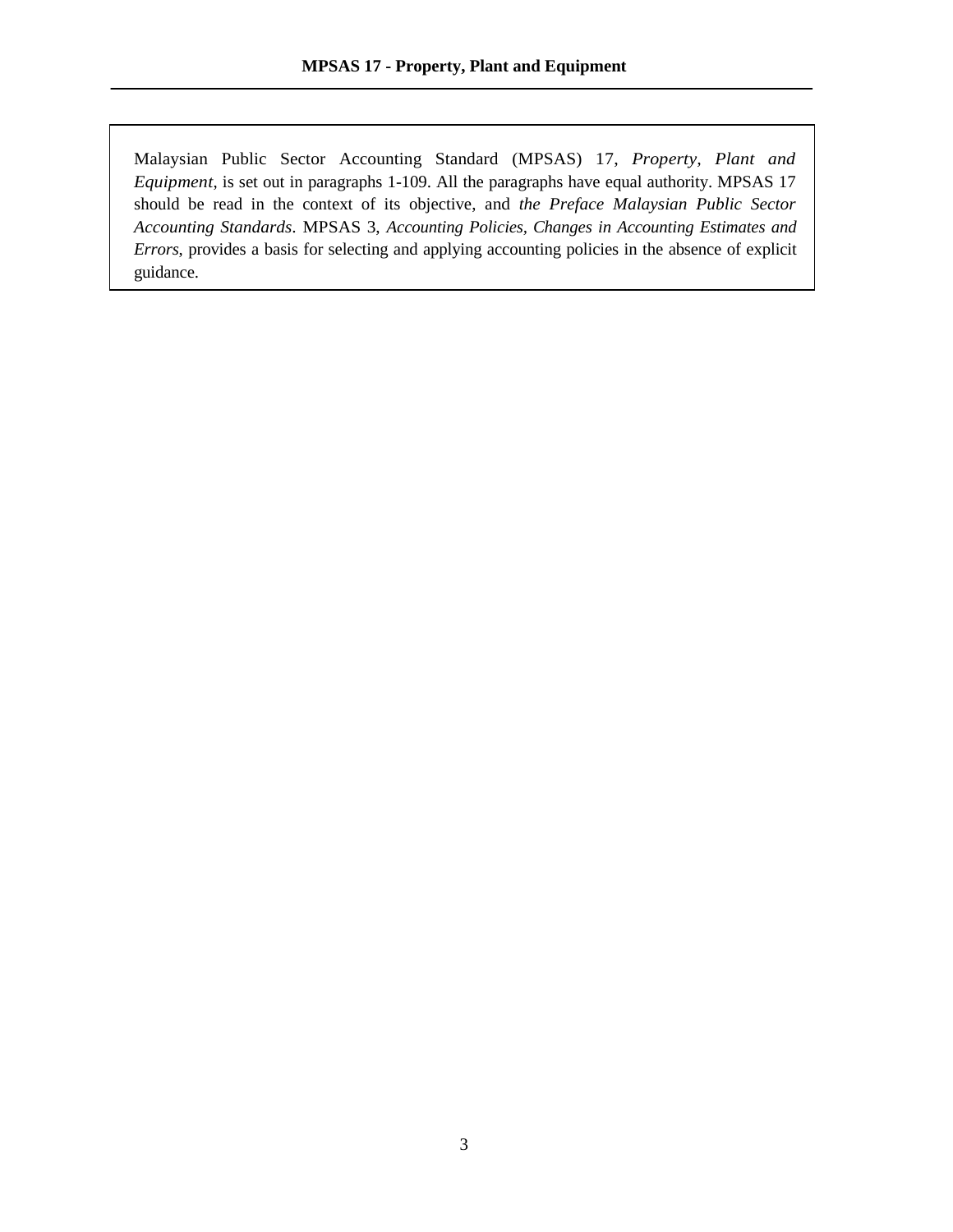# **Objective**

- 1. The objective of this Standard is to prescribe the accounting treatment for property, plant and equipment so that users of financial statements can discern information about an entity's investment in its property, plant and equipment and the changes in such investment. The principal issues in accounting for property, plant and equipment are:
	- (a) The recognition of the assets;
	- (b) The determination of their carrying amounts; and
	- (c) The depreciation charges and impairment losses to be recognized in relation to them.

#### **Scope**

- 2. **An entity that prepares and presents financial statements under the accrual basis of accounting shall apply this Standard in accounting for property, plant and equipment, except:**
	- (a) **When a different accounting treatment has been adopted in accordance with another MPSAS; and**
	- (b) **In respect of heritage assets. However, the disclosure requirements of paragraphs 88, 89, and 92 apply to those heritage assets that are recognized.**
- 3. **This Standard applies to all public sector entities other than Government Business Enterprises (GBEs).**
- 4. The Preface to Malaysian Public Sector Accounting Standards issued by the Accountant General's Department explains that GBEs apply approved accounting standards issued by the Malaysian Accounting Standards Board (MASB). GBEs are defined in MPSAS 1, *Presentation of Financial Statements*.
- 5. This Standard applies to property, plant and equipment including:
	- (a) Specialist military equipment; and
	- (b) Infrastructure assets.

The transitional provisions in paragraphs 95 to 104 provide relief from the requirement to recognize all property, plant and equipment during the five-year transitional period.

- 6. This Standard does not apply to:
	- (a) Biological assets related to agricultural activity (see MPSAS 27, *Agriculture*); or
	- (b) Mineral rights and mineral reserves such as oil, natural gas, and similar nonregenerative resources (see the relevant international or national accounting standard dealing with mineral rights, mineral reserves, and similar non-regenerative resources).

However, this Standard applies to property, plant and equipment used to develop or maintain the assets described in 6(a) or 6(b).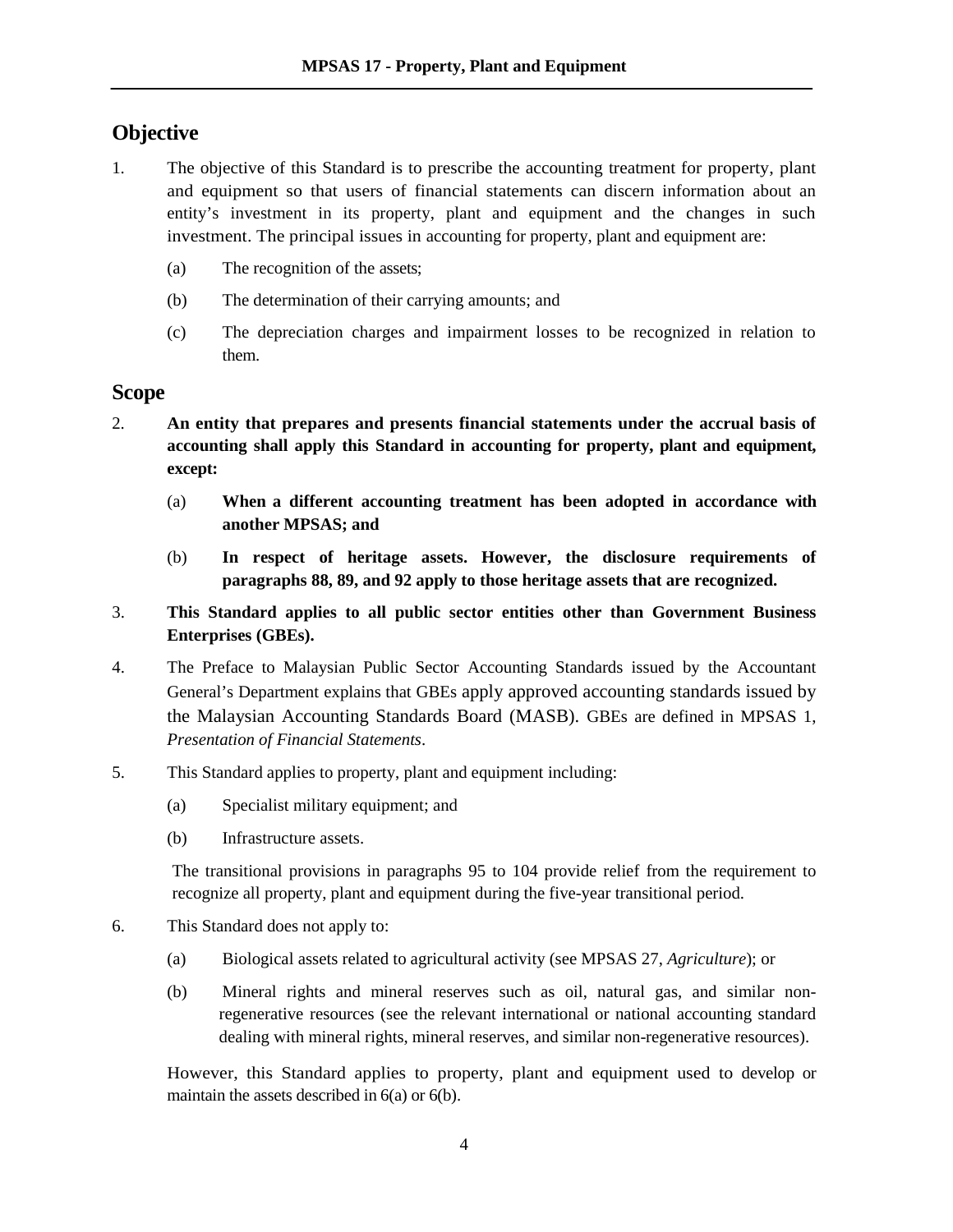- 7. Other MPSASs may require recognition of an item of property, plant and equipment based on an approach different from that in this Standard. For example, MPSAS 13, *Leases*, requires an entity to evaluate its recognition of an item of leased property, plant and equipment on the basis of the transfer of risks and rewards. However, in such cases other aspects of the accounting treatment for these assets, including depreciation, are prescribed by this Standard.
- 8. An entity using the cost model for investment property in accordance with MPSAS 16, *Investment Property* shall use the cost model in this Standard.

#### **Heritage Assets**

- 9. This Standard does not require an entity to recognize heritage assets that would otherwise meet the definition of, and recognition criteria for, property, plant and equipment. If an entity does recognize heritage assets, it must apply the disclosure requirements of this Standard and may, but is not required to, apply the measurement requirements of this Standard.
- 10. Some assets are described as heritage assets because of their cultural, environmental, or historical significance. Examples of heritage assets include historical buildings and monuments, archaeological sites, conservation areas and nature reserves, and works of art. Certain characteristics, including the following, are often displayed by heritage assets (although these characteristics are not exclusive to such assets):
	- (a) Their value in cultural, environmental, educational, and historical terms is unlikely to be fully reflected in a financial value based purely on a market price;
	- (b) Legal and/or statutory obligations may impose prohibitions or severe restrictions on disposal by sale;
	- (c) They are often irreplaceable and their value may increase over time, even if their physical condition deteriorates; and
	- (d) It may be difficult to estimate their useful lives, which in some cases could be several hundred years.

Public sector entities may have large holdings of heritage assets that have been acquired over many years and by various means, including purchase, donation, bequest, and sequestration. These assets are rarely held for their ability to generate cash inflows, and there may be legal or social obstacles to using them for such purposes.

- 11. Some heritage assets have future economic benefits or service potential other than their heritage value, for example, an historic building being used for office accommodation. In these cases, they may be recognized and measured on the same basis as other items of property, plant and equipment. For other heritage assets, their future economic benefit or service potential is limited to their heritage characteristics, for example, monuments and ruins. The existence of both future economic benefits and service potential can affect the choice of measurement base.
- 12. The disclosure requirements in paragraphs 88-94 require entities to make disclosures about recognized assets. Therefore, entities that recognize heritage assets are required to disclose in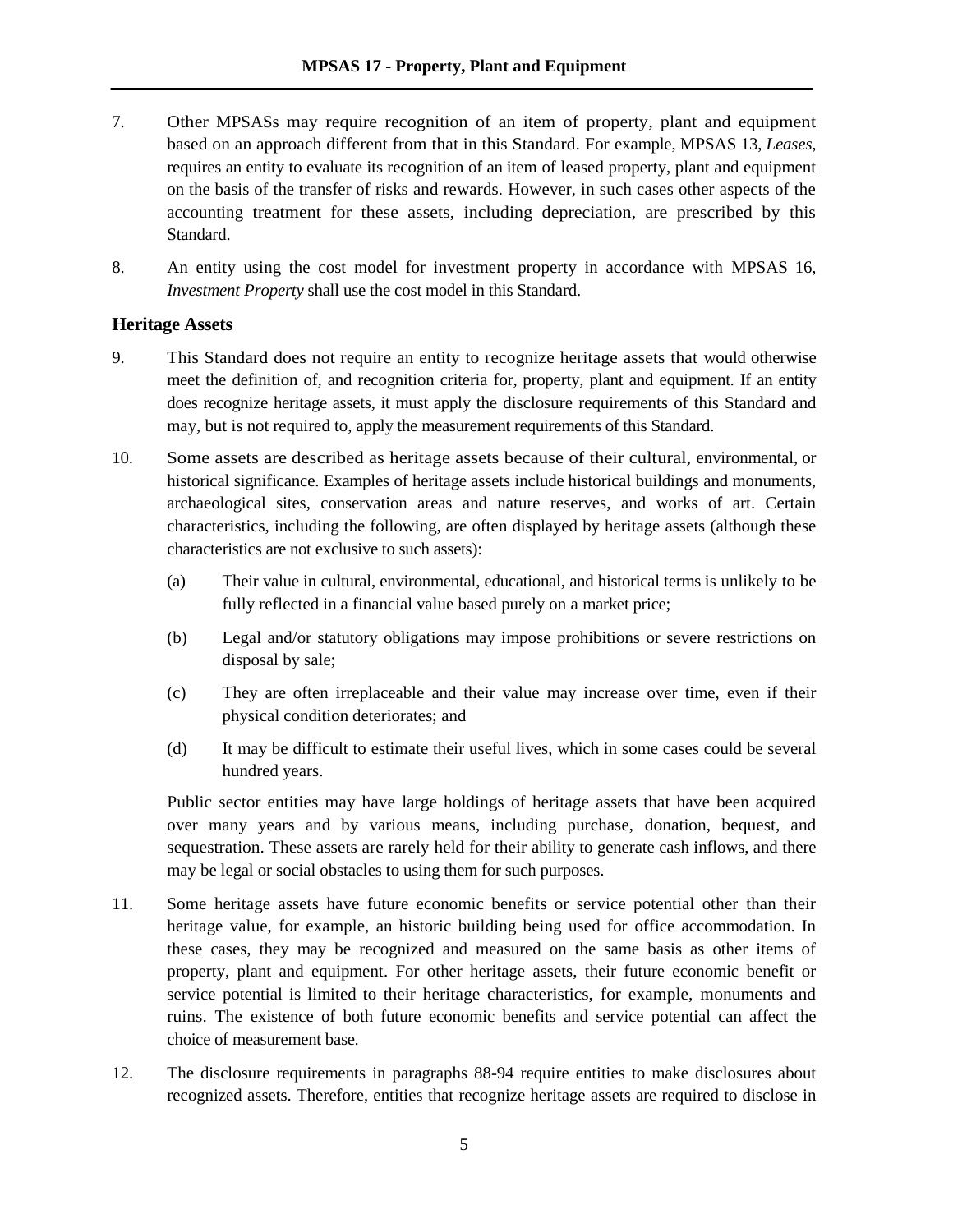respect of those assets such matters as, for example:

- (a) The measurement basis used;
- (b) The depreciation method used, if any;
- (c) The gross carrying amount;
- (d) The accumulated depreciation at the end of the period, if any; and
- (e) A reconciliation of the carrying amount at the beginning and end of the period showing certain components thereof.

## **Definitions**

13. **The following terms are used in this Standard with the meanings specified:**

**Carrying amount (for the purpose of this Standard) is the amount at which an asset is recognized after deducting any accumulated depreciation and accumulated impairment losses.**

**Class of property, plant and equipment means a grouping of assets of a similar nature or function in an entity's operations that is shown as a single item for the purpose of disclosure in the financial statements.**

**Cost means the amount of cash or cash equivalents paid or the fair value of the other consideration given to acquire an asset at the time of its acquisition or construction.**

**Depreciable amount is the cost of an asset, or other amount substituted for cost, less its residual value.**

**Depreciation is the systematic allocation of the depreciable amount of an asset over its useful life.**

**Entity-specific value is the present value of the cash flows an entity expects to arise from the continuing use of an asset and from its disposal at the end of its useful life or expects to incur when settling a liability.**

**Fair value means the amount for which an asset could be exchanged, or a liability settled, between knowledgeable, willing parties in an arm's length transaction.**

**An impairment loss of a cash-generating asset is the amount by which the carrying amount of an asset exceeds its recoverable amount.**

**An impairment loss of a non-cash-generating asset is the amount by which the carrying amount of an asset exceeds its recoverable service amount.**

**Property, plant and equipment are tangible items that:**

- (a) **Are held for use in the production or supply of goods or services, for rental to others, or for administrative purposes; and**
- (b) **Are expected to be used during more than one reporting period.**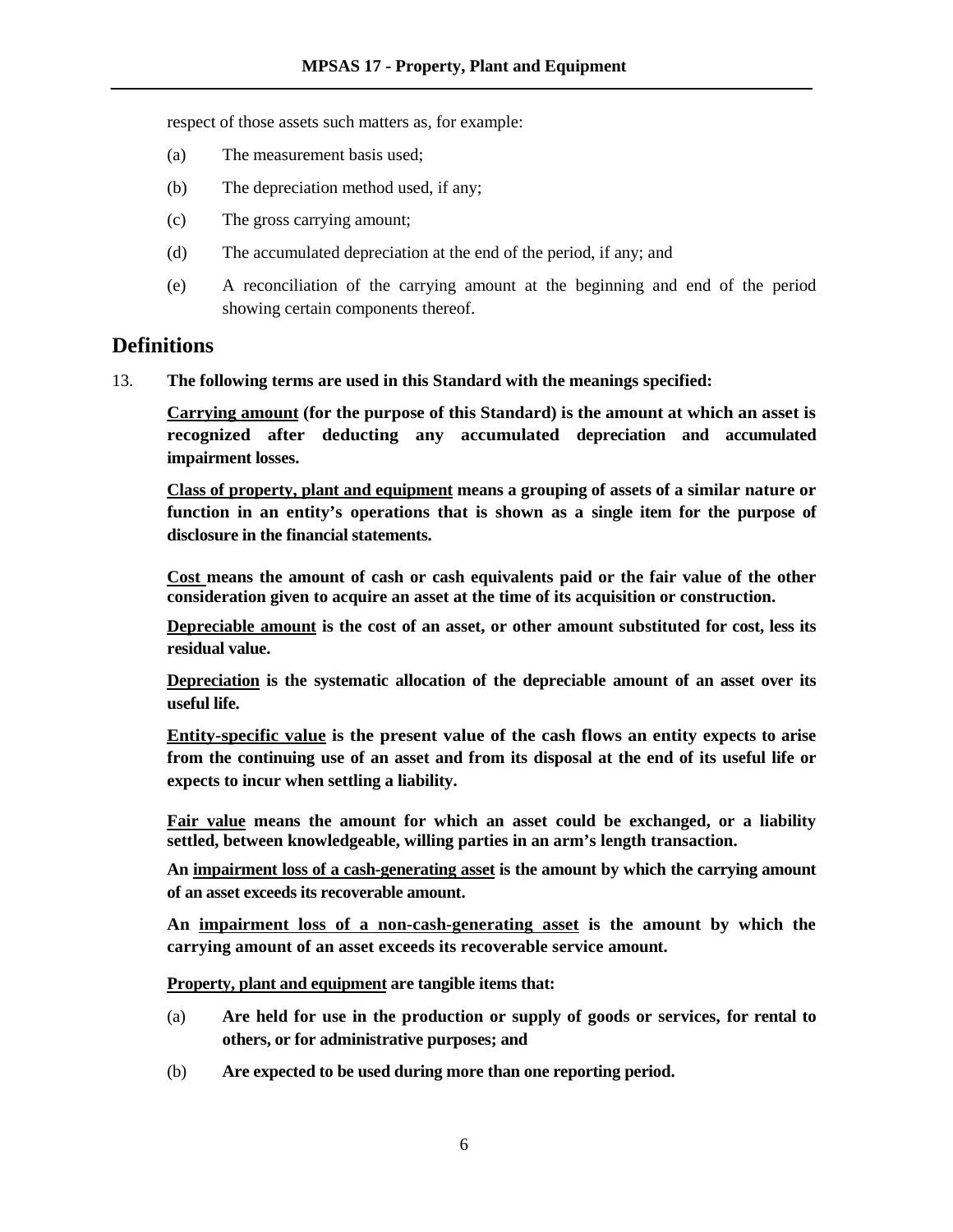**Recoverable amount is the higher of a cash-generating asset's fair value less costs to sell and its value in use.**

**Recoverable service amount is the higher of a non cash-generating asset's fair value less costs to sell and its value in use.**

**The residual value of an asset is the estimated amount that an entity would currently obtain from disposal of the asset, after deducting the estimated costs of disposal, if the asset were already of the age and in the condition expected at the end of its useful life.**

#### **Useful life is:**

- (a) **The period over which an asset is expected to be available for use by an entity; or**
- (b) **The number of production or similar units expected to be obtained from the asset by an entity.**

**Terms defined in other MPSASs are used in this Standard with the same meaning as in those Standards, and are reproduced in the Glossary of Defined Terms published separately.**

## **Recognition**

- 14. **The cost of an item of property, plant and equipment shall be recognized as an asset if, and only if:**
	- (a) **It is probable that future economic benefits or service potential associated with the item will flow to the entity; and**
	- (b) **The cost or fair value of the item can be measured reliably**.
- 15. *(Deleted)*
- 16. *(Deleted)*
- 17. Spare parts and servicing equipment are usually carried as inventory and recognized in surplus or deficit as consumed. However, major spare parts and stand-by equipment qualify as property, plant and equipment when an entity expects to use them during more than one period. Similarly, if the spare parts and servicing equipment can be used only in connection with an item of property, plant and equipment, they are accounted for as property, plant and equipment.
- 18. This standard does not prescribe the unit of measure for recognition, i.e., what constitutes an item of property, plant and equipment. Thus, judgment is required in applying the recognition criteria to an entity's specific circumstances. It may be appropriate to aggregate individually insignificant items, such as library books, computer peripherals, and small items of equipment, and to apply the criteria to the aggregate value.
- 19. An entity evaluates under this recognition principle all its property, plant and equipment costs at the time they are incurred. These costs include costs incurred initially to acquire or construct an item of property, plant and equipment and costs incurred subsequently to add to, replace part of, or service it.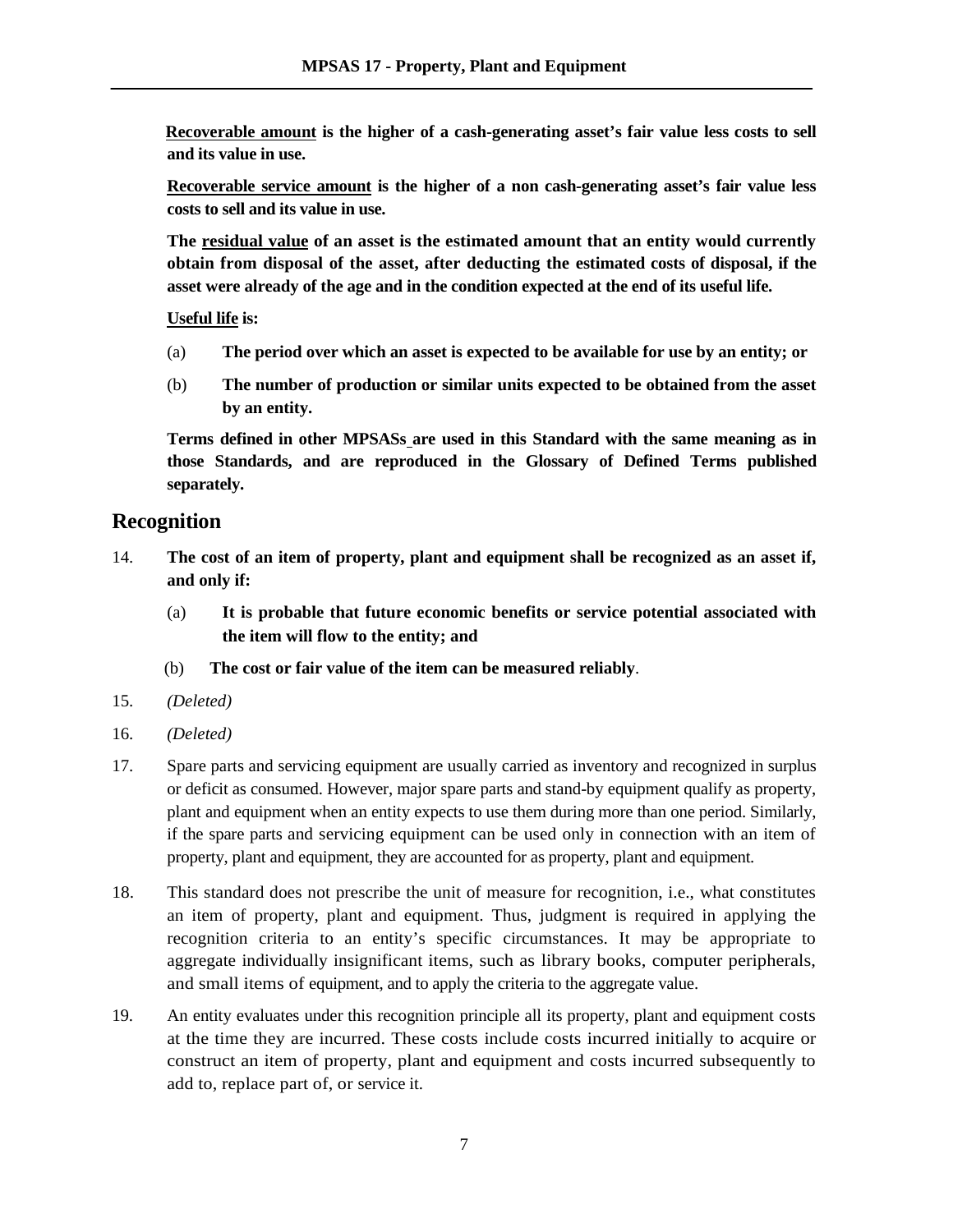20. Specialist military equipment will normally meet the definition of property, plant and equipment, and should be recognized as an asset in accordance with this Standard.

#### **Infrastructure Assets**

- 21. Some assets are commonly described as infrastructure assets. While there is no universally accepted definition of infrastructure assets, these assets usually display some or all of the following characteristics:
	- (a) They are part of a system or network;
	- (b) They are specialized in nature and do not have alternative uses;
	- (c) They are immovable; and
	- (d) They may be subject to constraints on disposal.

Although ownership of infrastructure assets is not confined to entities in the public sector, significant infrastructure assets are frequently found in the public sector. Infrastructure assets meet the definition of property, plant and equipment and should be accounted for in accordance with this Standard. Examples of infrastructure assets include road networks, sewer systems, water and power supply systems, and communication networks.

#### **Initial Costs**

22. Items of property, plant and equipment may be required for safety or environmental reasons. The acquisition of such property, plant, and equipment, although not directly increasing the future economic benefits or service potential of any particular existing item of property, plant and equipment, may be necessary for an entity to obtain the future economic benefits or service potential from its other assets. Such items of property, plant and equipment qualify for recognition as assets, because they enable an entity to derive future economic benefits or service potential from related assets in excess of what could be derived had those items not been acquired. For example, fire safety regulations may require a hospital to retro-fit new sprinkler systems. These enhancements are recognized as an asset because, without them, the entity is unable to operate the hospital in accordance with the regulations. However, the resulting carrying amount of such an asset and related assets is reviewed for impairment in accordance with MPSAS 21, *Impairment of Non- Cash-Generating Assets.*

#### **Subsequent Costs**

- 23. Under the recognition principle in paragraph 14, an entity does not recognize in the carrying amount of an item of property, plant and equipment the costs of the day-to-day servicing of the item. Rather, these costs are recognized in surplus or deficit as incurred. Costs of day-to-day servicing are primarily the costs of labor and consumables, and may include the cost of small parts. The purpose of these expenditures is often described as for the "repairs and maintenance" of the item of property, plant and equipment.
- 24. Parts of some items of property, plant, and equipment may require replacement at regular intervals. For example, a road may need resurfacing every few years, a furnace may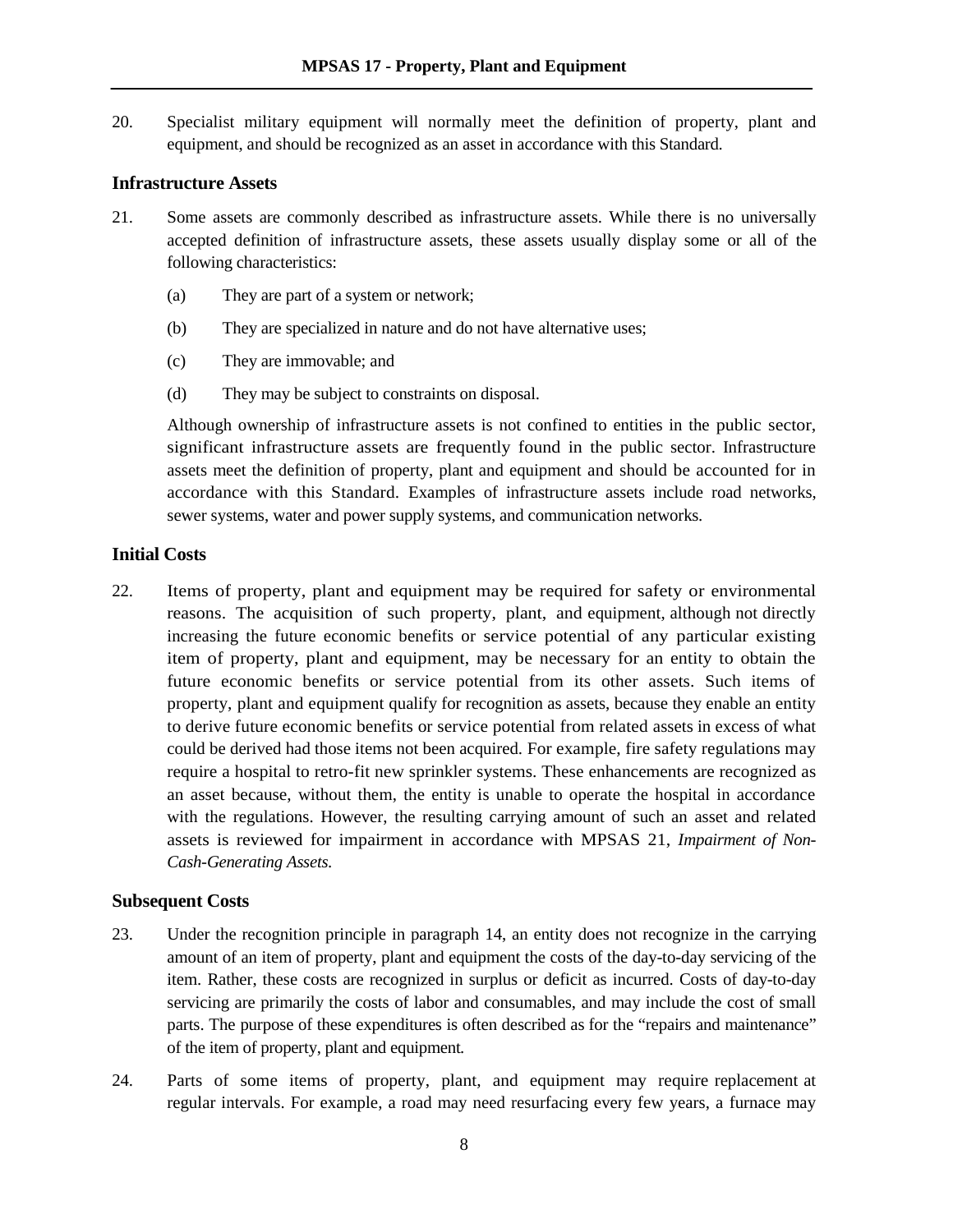require relining after a specified number of hours of use, or aircraft interiors such as seats and galleys may require replacement several times during the life of the airframe. Items of property, plant and equipment may also be required to make a less frequently recurring replacement, such as replacing the interior walls of a building, or to make a non-recurring replacement. Under the recognition principle in paragraph 14, an entity recognizes in the carrying amount of an item of property, plant and equipment the cost of replacing part of such an item when that cost is incurred if the recognition criteria are met. The carrying amount of those parts that are replaced is derecognized in accordance with the derecognition provisions of this Standard (see paragraphs 82-87).

25. A condition of continuing to operate an item of property, plant and equipment (for example, an aircraft) may be performing regular major inspections for faults regardless of whether parts of the item are replaced. When each major inspection is performed, its cost is recognized in the carrying amount of the item of property, plant and equipment as a replacement if the recognition criteria are satisfied. Any remaining carrying amount of the cost of previous inspection (as distinct from physical parts) is derecognized. This occurs regardless of whether the cost of the previous inspection was identified in the transaction in which the item was acquired or constructed. If necessary, the estimated cost of a future similar inspection may be used as an indication of what the cost of the existing inspection component was when the item was acquired or constructed.

# **Measurement at Recognition**

- 26. **An item of property, plant and equipment that qualifies for recognition as an asset shall be measured at its cost.**
- 27. **Where an asset is acquired through a non-exchange transaction, its cost shall be measured at its fair value as at the date of acquisition.**
- 28. An item of property, plant and equipment may be acquired through a non- exchange transaction. For example, land may be contributed to a local government by a developer at no or nominal consideration, to enable the local government to develop parks, roads, and paths in the development. An asset may also be acquired through a non-exchange transaction by the exercise of powers of sequestration. Under these circumstances, the cost of the item is its fair value as at the date it is acquired.
- 29. For the purposes of this Standard, the measurement at recognition of an item of property, plant and equipment, acquired at no or nominal cost, at its fair value consistent with the requirements of paragraph 27, does not constitute a revaluation. Accordingly, the revaluation requirements in paragraph 44, and the supporting commentary in paragraphs 45-50, only apply where an entity elects to revalue an item of property, plant and equipment in subsequent reporting periods.

#### **Elements of Cost**

- 30. The cost of an item of property, plant and equipment comprises:
	- (a) Its purchase price, including import duties and non-refundable purchase taxes, after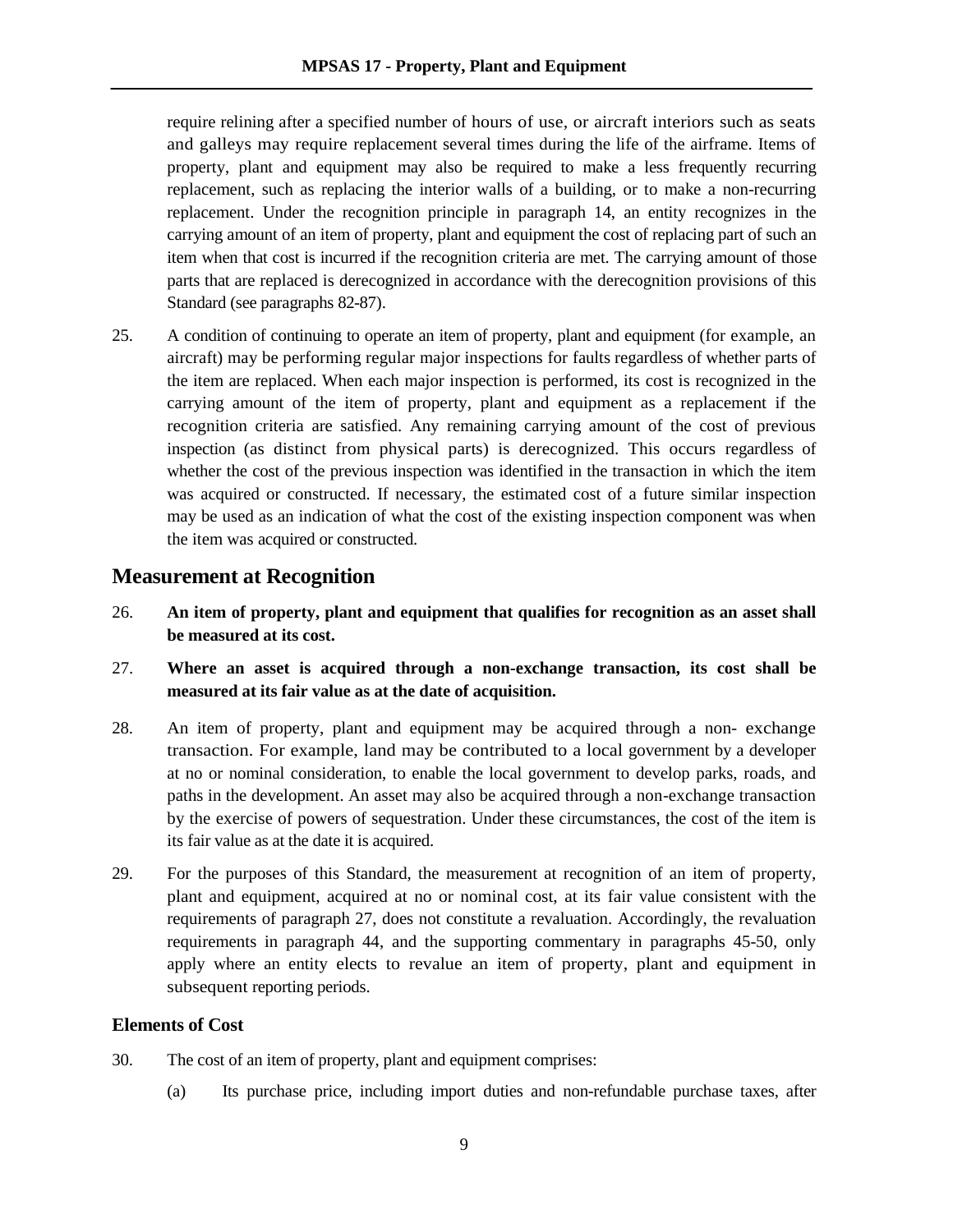deducting trade discounts and rebates.

- (b) Any costs directly attributable to bringing the asset to the location and condition necessary for it to be capable of operating in the manner intended by management.
- (c) The initial estimate of the costs of dismantling and removing the item and restoring the site on which it is located, the obligation for which an entity incurs either when the item is acquired, or as a consequence of having used the item during a particular period for purposes other than to produce inventories during that period.
- 31. Examples of directly attributable costs are:
	- (a) Costs of employee benefits (as defined in the relevant international or national accounting standard dealing with employee benefits) arising directly from the construction or acquisition of the item of property, plant and equipment;
	- (b) Costs of site preparation;
	- (c) Initial delivery and handling costs;
	- (d) Installation and assembly costs;
	- (e) Costs of testing whether the asset is functioning properly, after deducting the net proceeds from selling any items produced while bringing the asset to that location and condition (such as samples produced when testing equipment); and
	- (f) Professional fees.
- 32. An entity applies MPSAS 12, *Inventories*, to the costs of obligations for dismantling, removing, and restoring the site on which an item is located that are incurred during a particular period as a consequence of having used the item to produce inventories during that period. The obligations for costs accounted for in accordance with MPSAS 12 and MPSAS 17 are recognized and measured in accordance with MPSAS 19, *Provisions, Contingent Liabilities and Contingent Assets.*
- 33. Examples of costs that are not costs of an item of property, plant and equipment are:
	- (a) Costs of opening a new facility;
	- (b) Costs of introducing a new product or service (including costs of advertising and promotional activities);
	- (c) Costs of conducting business in a new location or with a new class of customers (including costs of staff training); and
	- (d) Administration and other general overhead costs.
- 34. Recognition of costs in the carrying amount of an item of property, plant and equipment ceases when the item is in the location and condition necessary for it to be capable of operating in the manner intended by management. Therefore, costs incurred in using or redeploying an item are not included in the carrying amount of that item. For example, the following costs are not included in the carrying amount of an item of property, plant and equipment: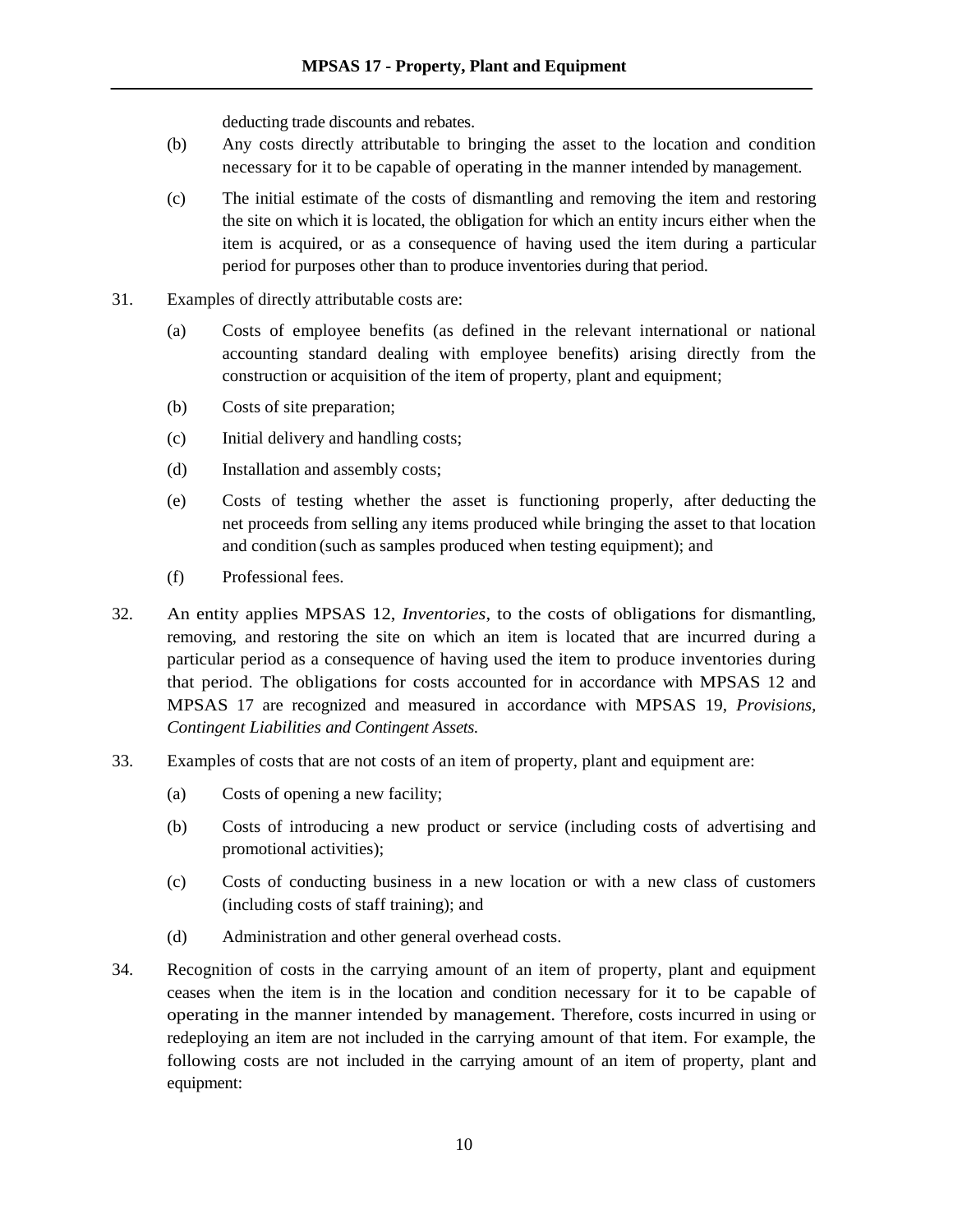- (a) Costs incurred while an item capable of operating in the manner intended by management has yet to be brought into use or is operated at less than full capacity;
- (b) Initial operating losses, such as those incurred while demand for the item's output builds up; and
- (c) Costs of relocating or reorganizing part or all of the entity's operations.
- 35. Some operations occur in connection with the construction or development of an item of property, plant and equipment, but are not necessary to bring the item to the location and condition necessary for it to be capable of operating in the manner intended by management. These incidental operations may occur before or during the construction or development activities. For example, revenue may be earned through using a building site as a car park until construction starts. Because incidental operations are not necessary to bring an item to the location and condition necessary for it to be capable of operating in the manner intended by management, the revenue and related expenses of incidental operations are recognized in surplus or deficit, and included in their respective classifications of revenue and expense.
- 36. The cost of a self-constructed asset is determined using the same principles as for an acquired asset. If an entity makes similar assets for sale in the normal course of operations, the cost of the asset is usually the same as the cost of constructing an asset for sale (see MPSAS 12). Therefore, any internal surpluses are eliminated in arriving at such costs. Similarly, the cost of abnormal amounts of wasted material, labor, or other resources incurred in self constructing an asset is not included in the cost of the asset. MPSAS 5, *Borrowing Costs*, establishes criteria for the recognition of interest as a component of the carrying amount of a self-constructed item of property, plant and equipment.

#### **Measurement of Cost**

- 37. The cost of an item of property, plant and equipment is the cash price equivalent or, for an item referred to in paragraph 27, its fair value at the recognition date. If payment is deferred beyond normal credit terms, the difference between the cash price equivalent and the total payment is recognized as interest over the period of credit, unless such interest is recognized in the carrying amount of the item in accordance with the allowed alternative treatment in MPSAS 5.
- 38. One or more items of property, plant and equipment may be acquired in exchange for a non monetary asset or assets, or a combination of monetary and non-monetary assets. The following discussion refers simply to an exchange of one non-monetary asset for another, but it also applies to all exchanges described in the preceding sentence. The cost of such an item of property, plant and equipment is measured at fair value unless:
	- (a) The exchange transaction lacks commercial substance; or
	- (b) The fair value of neither the asset received nor the asset given up is reliably measurable.

The acquired item is measured in this way even if an entity cannot immediately derecognize the asset given up. If the acquired item is not measured at fair value, its cost is measured at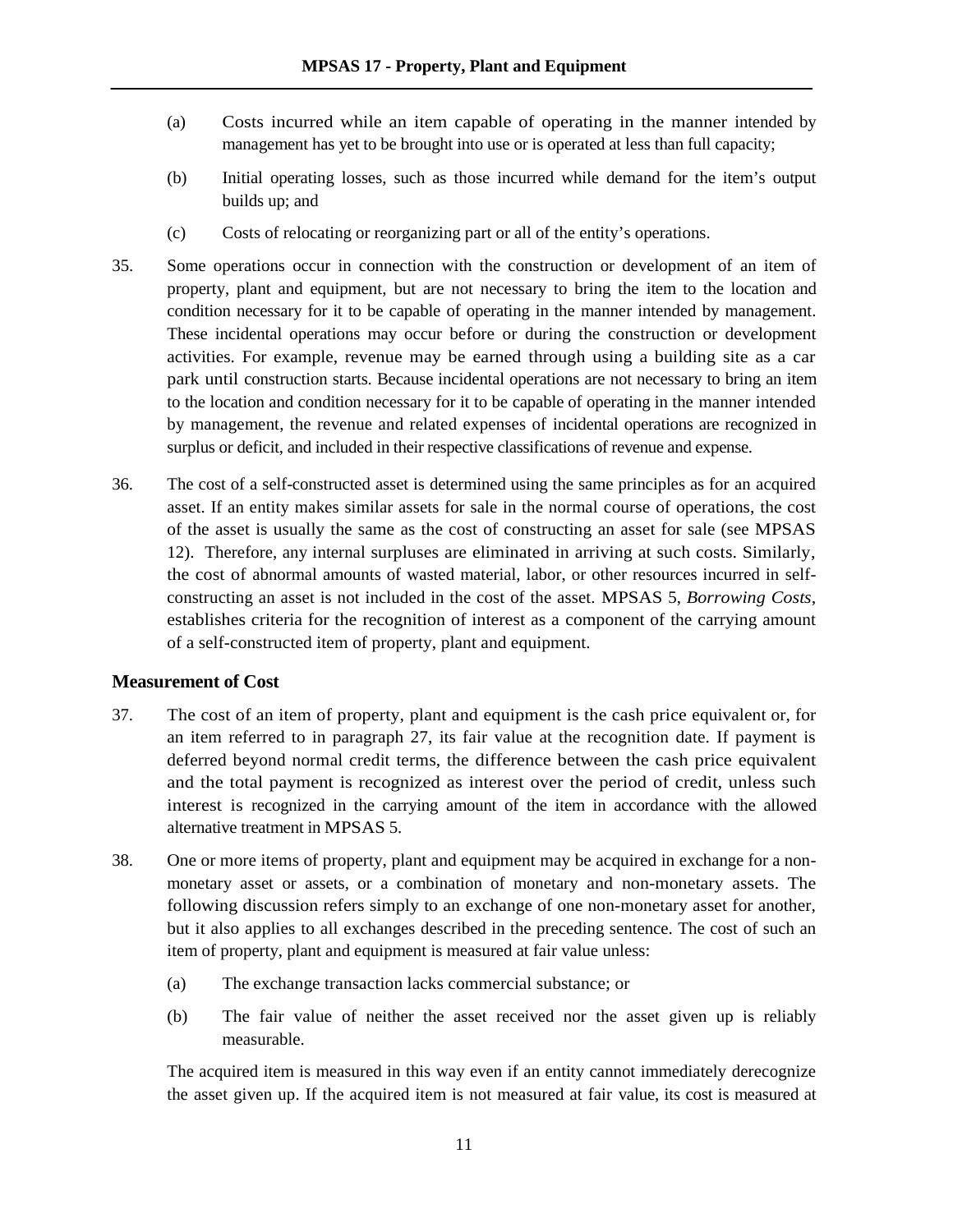the carrying amount of the asset given up.

- 39. An entity determines whether an exchange transaction has commercial substance by considering the extent to which its future cash flows or service potential is expected to change as a result of the transaction. An exchange transaction has commercial substance if:
	- (a) The configuration (risk, timing, and amount) of the cash flows or service potential of the asset received differs from the configuration of the cash flows or service potential of the asset transferred; or
	- (b) The entity-specific value of the portion of the entity's operations affected by the transaction changes as a result of the exchange; and
	- (c) The difference in (a) or (b) is significant relative to the fair value of the assets exchanged.

For the purpose of determining whether an exchange transaction has commercial substance, the entity-specific value of the portion of the entity's operations affected by the transaction shall reflect post-tax cash flows, if tax applies. The result of these analyses may be clear without an entity having to perform detailed calculations.

- 40. The fair value of an asset for which comparable market transactions do not exist is reliably measurable if:
	- (a) The variability in the range of reasonable fair value estimates is not significant for that asset; or
	- (b) The probabilities of the various estimates within the range can be reasonably assessed and used in estimating fair value.

If an entity is able to determine reliably the fair value of either the asset received or the asset given up, then the fair value of the asset given up is used to measure the cost of the asset received unless the fair value of the asset received is more clearly evident.

41. The cost of an item of property, plant and equipment held by a lessee under a finance lease is determined in accordance with MPSAS 13.

#### **Measurement after Recognition**

42. **An entity shall choose either the cost model in paragraph 43 or the revaluation model in paragraph 44 as its accounting policy, and shall apply that policy to an entire class of property, plant and equipment.**

#### **Cost Model**

43. **After recognition as an asset, an item of property, plant and equipment shall be carried at its cost, less any accumulated depreciation and any accumulated impairment losses.**

#### **Revaluation Model**

44. **After recognition as an asset, an item of property, plant and equipment whose fair value can be measured reliably shall be carried at a revalued amount, being its fair value at**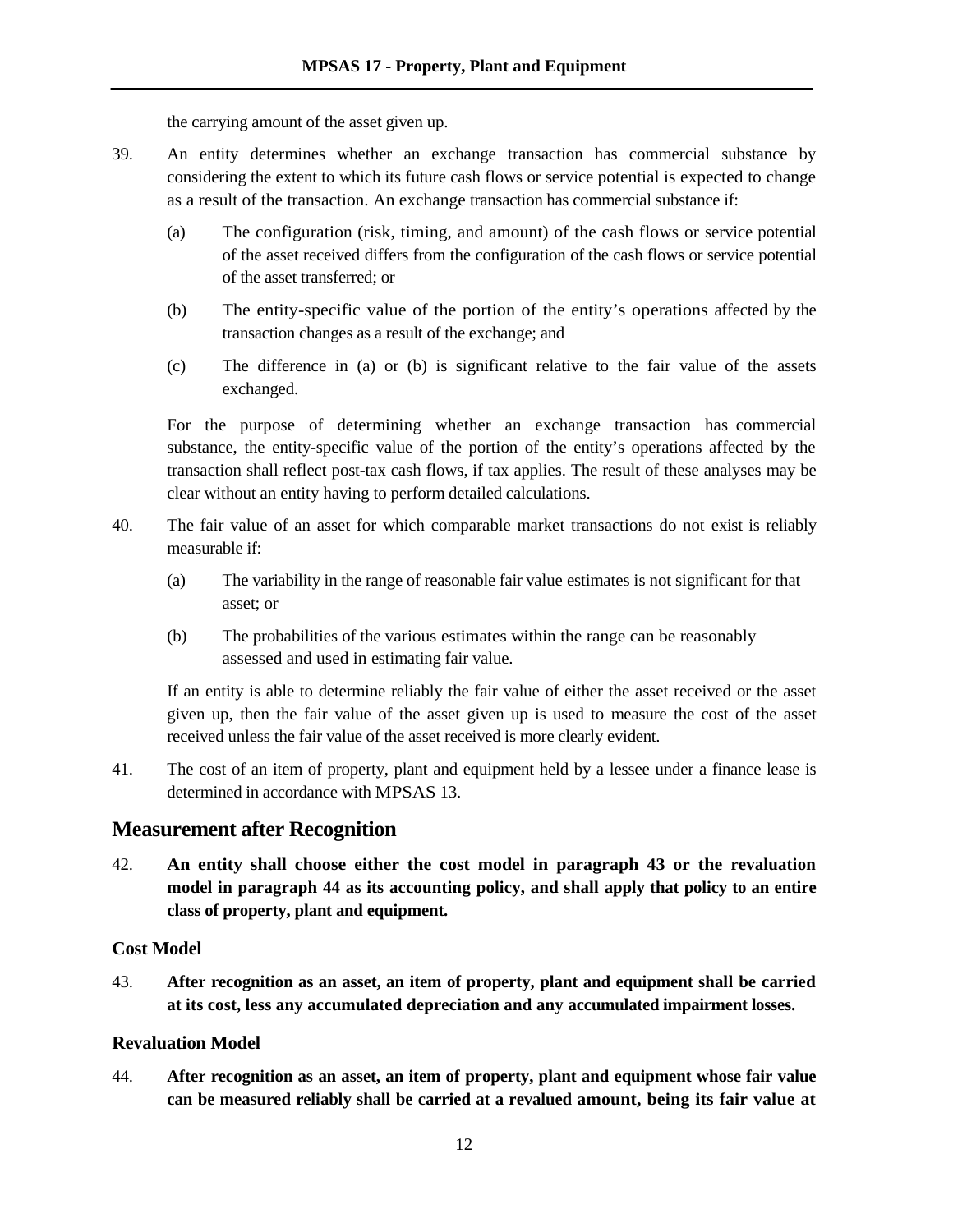**the date of the revaluation, less any subsequent accumulated depreciation, and subsequent accumulated impairment losses. Revaluations shall be made with sufficient regularity to ensure that the carrying amount does not differ materially from that which would be determined using fair value at the reporting date. The accounting treatment for revaluations is set out in paragraphs 54-56.**

- 45. The fair value of items of property is usually determined from market-based evidence by appraisal. The fair value of items of plant and equipment is usually their market value determined by appraisal. An appraisal of the value of an asset is normally undertaken by a member of the valuation profession, who holds a recognized and relevant professional qualification. For many assets, the fair value will be readily ascertainable by reference to quoted prices in an active and liquid market. For example, current market prices can usually be obtained for land, non-specialized buildings, motor vehicles, and many types of plant and equipment.
- 46. For some public sector assets, it may be difficult to establish their market value because of the absence of market transactions for these assets. Some public sector entities may have significant holdings of such assets.
- 47. If no evidence is available to determine the market value in an active and liquid market of an item of property, the fair value of the item may be established by reference to other items with similar characteristics, in similar circumstances and location. For example, the fair value of vacant government land that has been held for a long period during which time there have been few transactions may be estimated by reference to the market value of land with similar features and topography in a similar location for which market evidence is available. In the case of specialized buildings and other man-made structures, fair value may be estimated using depreciated replacement cost, or the restoration cost or service units approaches (see MPSAS 21). In many cases, the depreciated replacement cost of an asset can be established by reference to the buying price of a similar asset with similar remaining service potential in an active and liquid market. In some cases, an asset's reproduction cost will be the best indicator of its replacement cost. For example, in the event of loss, a parliament building may be reproduced rather than replaced with alternative accommodation, because of its significance to the community.
- 48. If there is no market-based evidence of fair value because of the specialized nature of the item of plant, and equipment, an entity may need to estimate fair value using, for example, reproduction cost, depreciated replacement cost, or the restoration cost or service units approaches (see MPSAS 21). The depreciated replacement cost of an item of plant or equipment may be established by reference to the market buying price of components used to produce the asset or the indexed price for the same or a similar asset based on a price for a previous period. When the indexed price method is used, judgment is required to determine whether production technology has changed significantly over the period, and whether the capacity of the reference asset is the same as that of the asset being valued.
- 49. The frequency of revaluations depends upon the changes in the fair values of the items of property, plant and equipment being revalued. When the fair value of a revalued asset differs materially from its carrying amount, a further revaluation is necessary. Some items of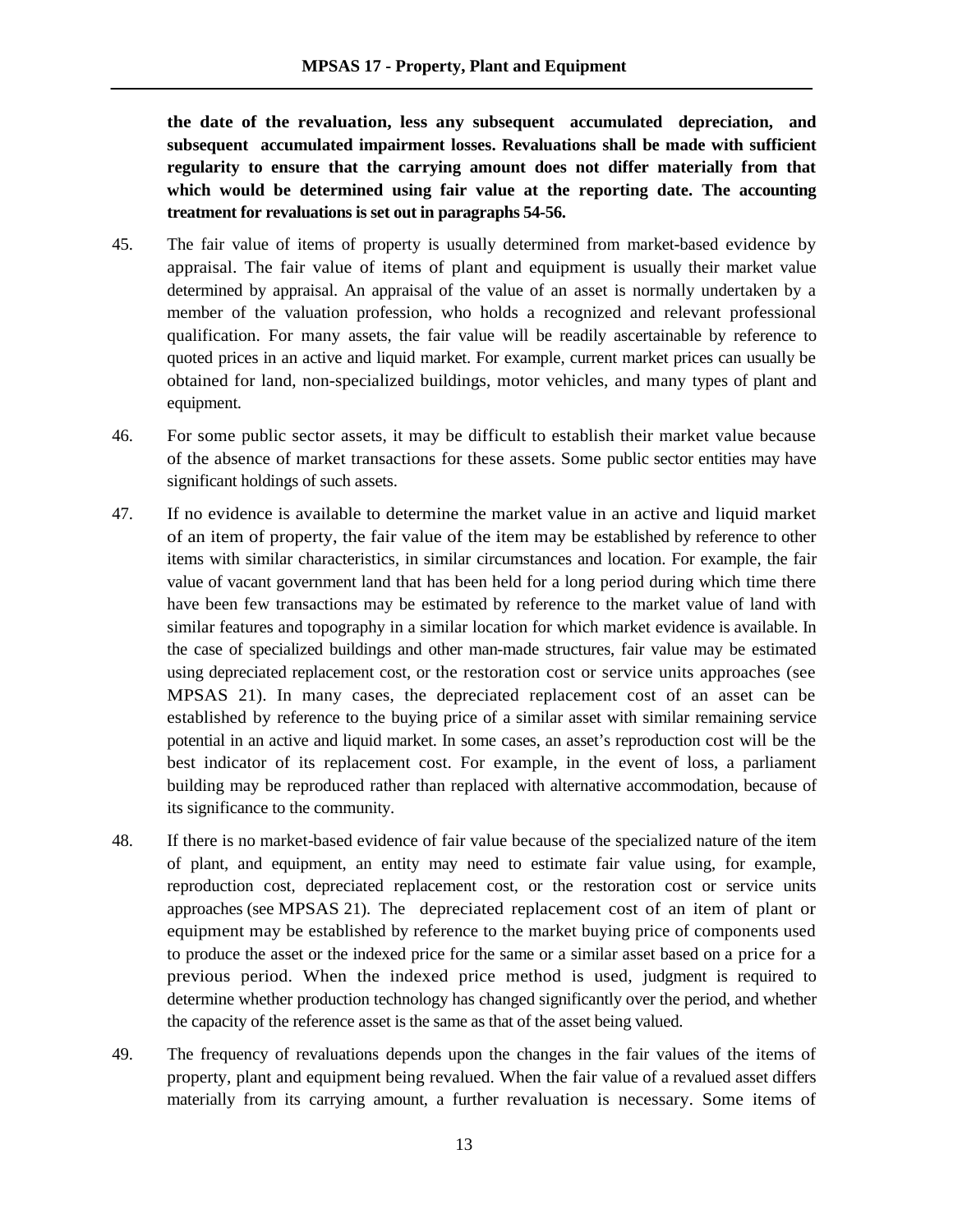property, plant and equipment experience significant and volatile changes in fair value, thus necessitating annual revaluation. Such frequent revaluations are unnecessary for items of property, plant and equipment with only insignificant changes in fair value. Instead, it may be necessary to revalue the item only every three or five years.

- 50. When an item of property, plant and equipment is revalued, any accumulated depreciation at the date of the revaluation is treated in one of the following ways:
	- (a) Restated proportionately with the change in the gross carrying amount of the asset, so that the carrying amount of the asset after revaluation equals its revalued amount. This method is often used when an asset is revalued by means of applying an index to its depreciated replacement cost.
	- (b) Eliminated against the gross carrying amount of the asset and the net amount restated to the revalued amount of the asset. This method is often used for buildings. The amount of the adjustment arising on the restatement or elimination of accumulated depreciation forms part of the increase or decrease in carrying amount that is accounted for in accordance with paragraphs 54 and 55.

#### 51. **If an item of property, plant and equipment is revalued, the entire class of property, plant and equipment to which that asset belongs shall be revalued.**

- 52. A class of property, plant and equipment is a grouping of assets of a similar nature or function in an entity's operations. The following are examples of separate classes:
	- (a) Land;
	- (b) Operational buildings;
	- (c) Roads;
	- (d) Machinery;
	- (e) Electricity transmission networks;
	- (f) Ships;
	- (g) Aircraft;
	- (h) Specialist military equipment;
	- (i) Motor vehicles;
	- (j) Furniture and fixtures;
	- (k) Office equipment; and
	- (l) Oil rigs.
- 53. The items within a class of property, plant and equipment are revalued simultaneously in order to avoid selective revaluation of assets and the reporting of amounts in the financial statements that are a mixture of costs and values as at different dates. However, a class of assets may be revalued on a rolling basis provided revaluation of the class of assets is completed within a short period and provided the revaluations are kept up to date.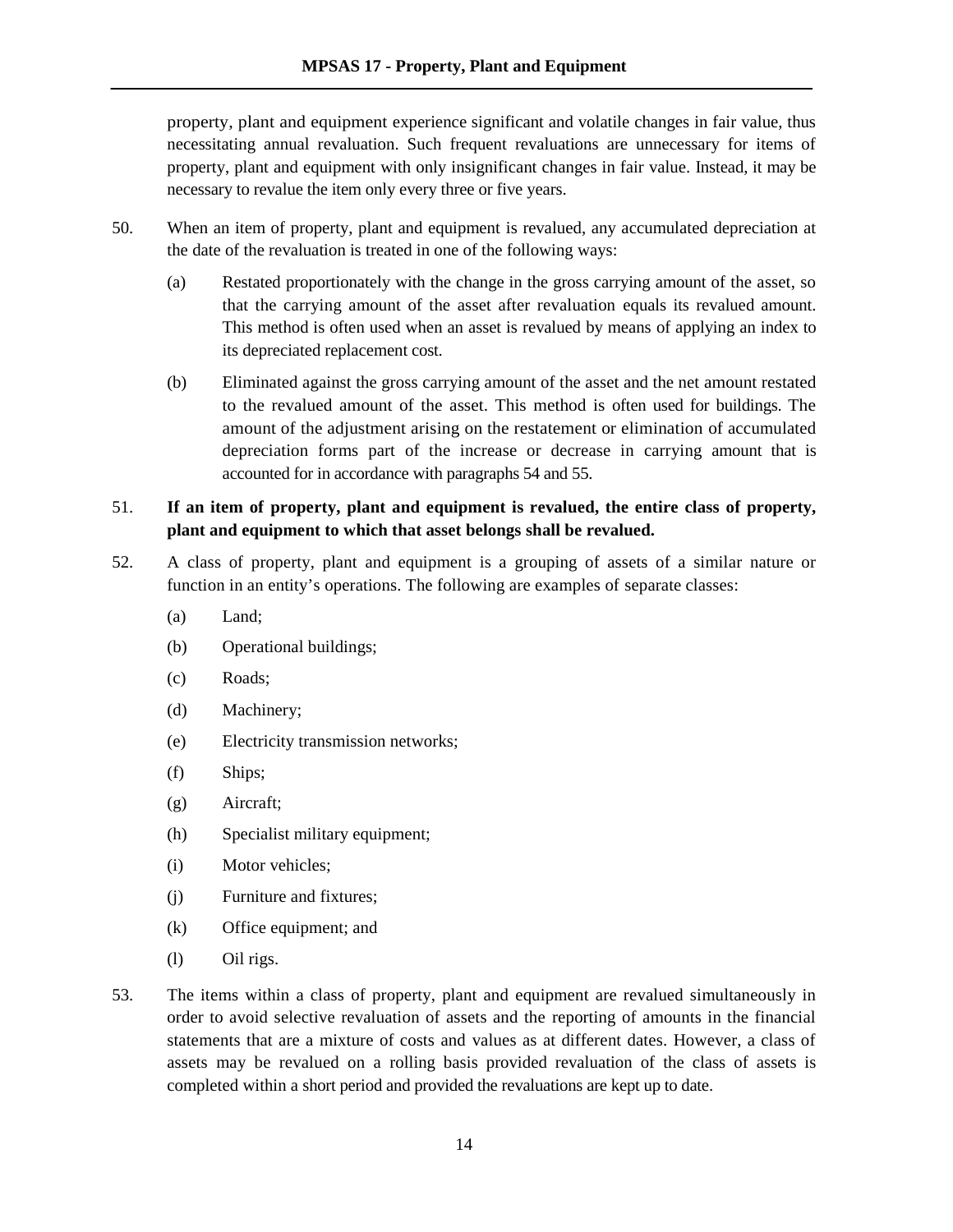- 54. **If the carrying amount of a class of assets is increased as a result of a revaluation, the increase shall be credited directly to revaluation surplus. However, the increase shall be recognized in surplus or deficit to the extent that it reverses a revaluation decrease of the same class of assets previously recognized in surplus or deficit.**
- 55. **If the carrying amount of a class of assets is decreased as a result of a revaluation, the decrease shall be recognized in surplus or deficit. However, the decrease shall be debited directly to revaluation surplus to the extent of any credit balance existing in the revaluation surplus in respect of that class of assets.**
- 56. **Revaluation increases and decreases relating to individual assets within a class of property, plant and equipment must be offset against one another within that class but must not be offset in respect of assets in different classes**.
- 57. Some or all of the revaluation surplus included in net assets/equity in respect of property, plant and equipment may be transferred directly to accumulated surpluses or deficits when the assets are derecognized. This may involve transferring some or the whole of the surplus when the assets within the class of property, plant and equipment to which the surplus relates are retired or disposed of. However, some of the surplus may be transferred as the assets are used by the entity. In such a case, the amount of the surplus transferred would be the difference between depreciation based on the revalued carrying amount of the assets and depreciation, based on the assets' original cost. Transfers from revaluation surplus to accumulated surpluses or deficits are not made through surplus or deficit.
- 58. Guidance on the effects on taxes on surpluses, if any, resulting from the revaluation of property, plant and equipment can be found in the relevant international or national accounting standard dealing with income taxes.

#### **Depreciation**

- 59. **Each part of an item of property, plant and equipment with a cost that is significant in relation to the total cost of the item shall be depreciated separately.**
- 60. An entity allocates the amount initially recognized in respect of an item of property, plant and equipment to its significant parts and depreciates separately each such part. For example, in most cases, it would be required to depreciate separately the pavements, formation, curbs and channels, footpaths, bridges, and lighting within a road system. Similarly, it may be appropriate to depreciate separately the airframe and engines of an aircraft, whether owned or subject to a finance lease.
- 61. A significant part of an item of property, plant and equipment may have a useful life and a depreciation method that are the same as the useful life and the depreciation method of another significant part of that same item. Such parts may be grouped in determining the depreciation charge.
- 62. To the extent that an entity depreciates separately some parts of an item of property, plant and equipment, it also depreciates separately the remainder of the item. The remainder consists of the parts of the item that are individually not significant If an entity has varying expectations for these parts, approximation techniques may be necessary to depreciate the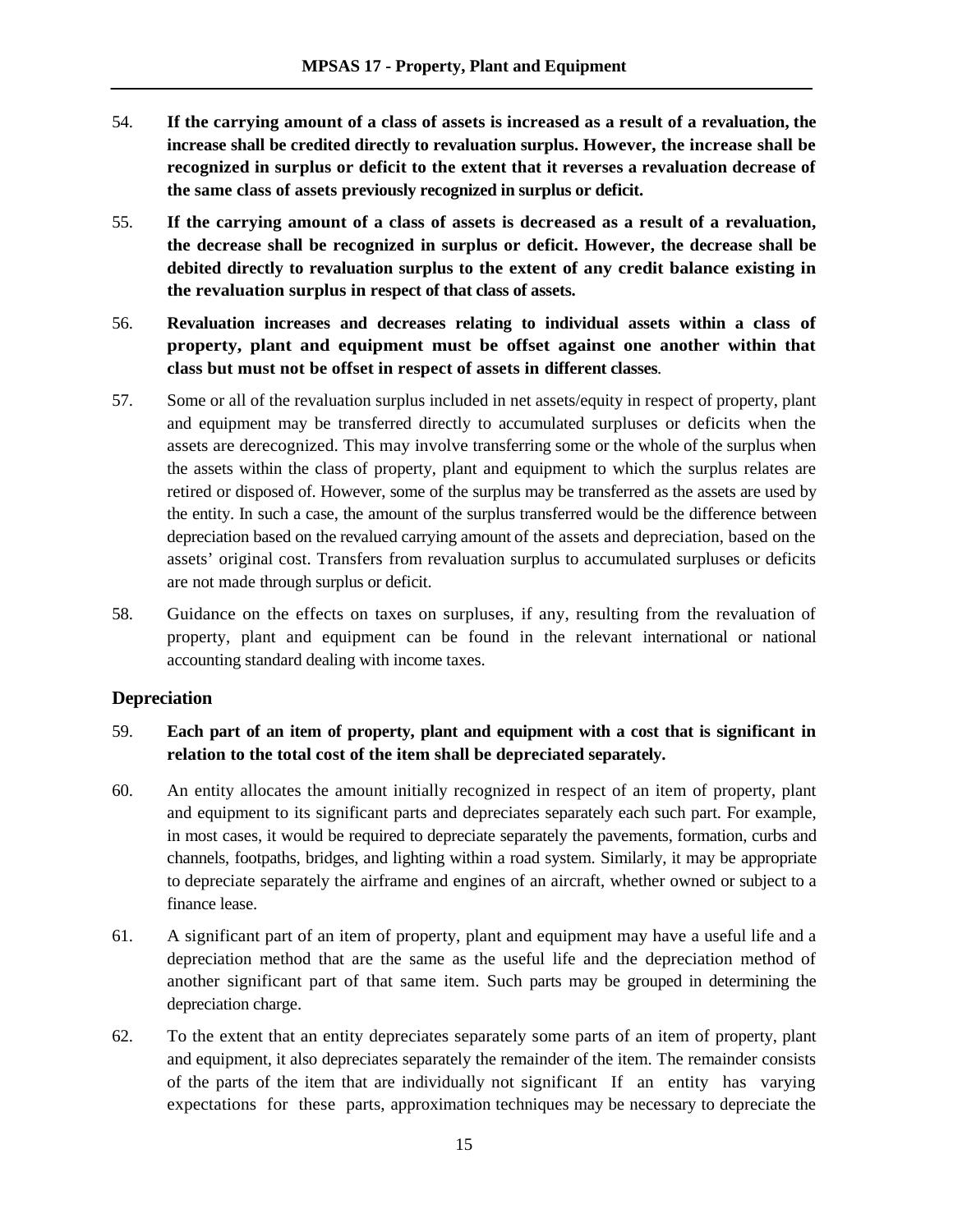remainder in a manner that faithfully represents the consumption pattern and/or useful life of its parts.

- 63. An entity may choose to depreciate separately the parts of an item that do not have a cost that is significant in relation to the total cost of the item.
- 64. **The depreciation charge for each period shall be recognized in surplus or deficit, unless it is included in the carrying amount of another asset.**
- 65. The depreciation charge for a period is usually recognized in surplus or deficit. However, sometimes, the future economic benefits or service potential embodied in an asset is absorbed in producing other assets. In this case, the depreciation charge constitutes part of the cost of the other asset, and is included in its carrying amount. For example, the depreciation of manufacturing plant and equipment is included in the costs of conversion of inventories (see MPSAS 12). Similarly, depreciation of property, plant and equipment used for development activities may be included in the cost of an intangible asset recognized in accordance with MPSAS 31, *Intangible Assets*.

#### *Depreciation Amount and Depreciation Period*

- 66. **The depreciable amount of an asset shall be allocated on a systematic basis over its useful life.**
- 67. **The residual value and the useful life of an asset shall be reviewed at least at each annual reporting date and, if expectations differ from previous estimates, the change(s) shall be accounted for as a change in an accounting estimate in accordance with MPSAS 3,** *Accounting Policies, Changes in Accounting Estimates and Errors***.**
- 68. Depreciation is recognized even if the fair value of the assets exceeds its carrying amount, as long as the asset's residual value does not exceed its carrying amount. Repair and maintenance of an asset does not negate the need to depreciate it. Conversely, some assets may be poorly maintained or maintenance may be deferred indefinitely because of budgetary constraints. Where asset management policies exacerbate the wear and tear of an asset, its useful life should be reassessed and adjusted accordingly.
- 69. The depreciable amount of an asset is determined after deducting its residual value. In practice, the residual value of an asset is often insignificant, and therefore immaterial in the calculation of the depreciable amount.
- 70. The residual value of an asset may increase to an amount equal to or greater than the asset's carrying amount. If it does, the asset's depreciation charge is zero unless and until its residual value subsequently decreases to an amount below the asset's carrying amount.
- 71. Depreciation of an asset begins when it is available for use, i.e., when it is in the location and condition necessary for it to be capable of operating in the manner intended by management. Depreciation of an asset ceases when the asset is derecognized. Therefore, depreciation does not cease when the asset becomes idle or is retired from active use and held for disposal unless the asset is fully depreciated. However, under usage methods of depreciation, the depreciation charge can be zero while there is no production.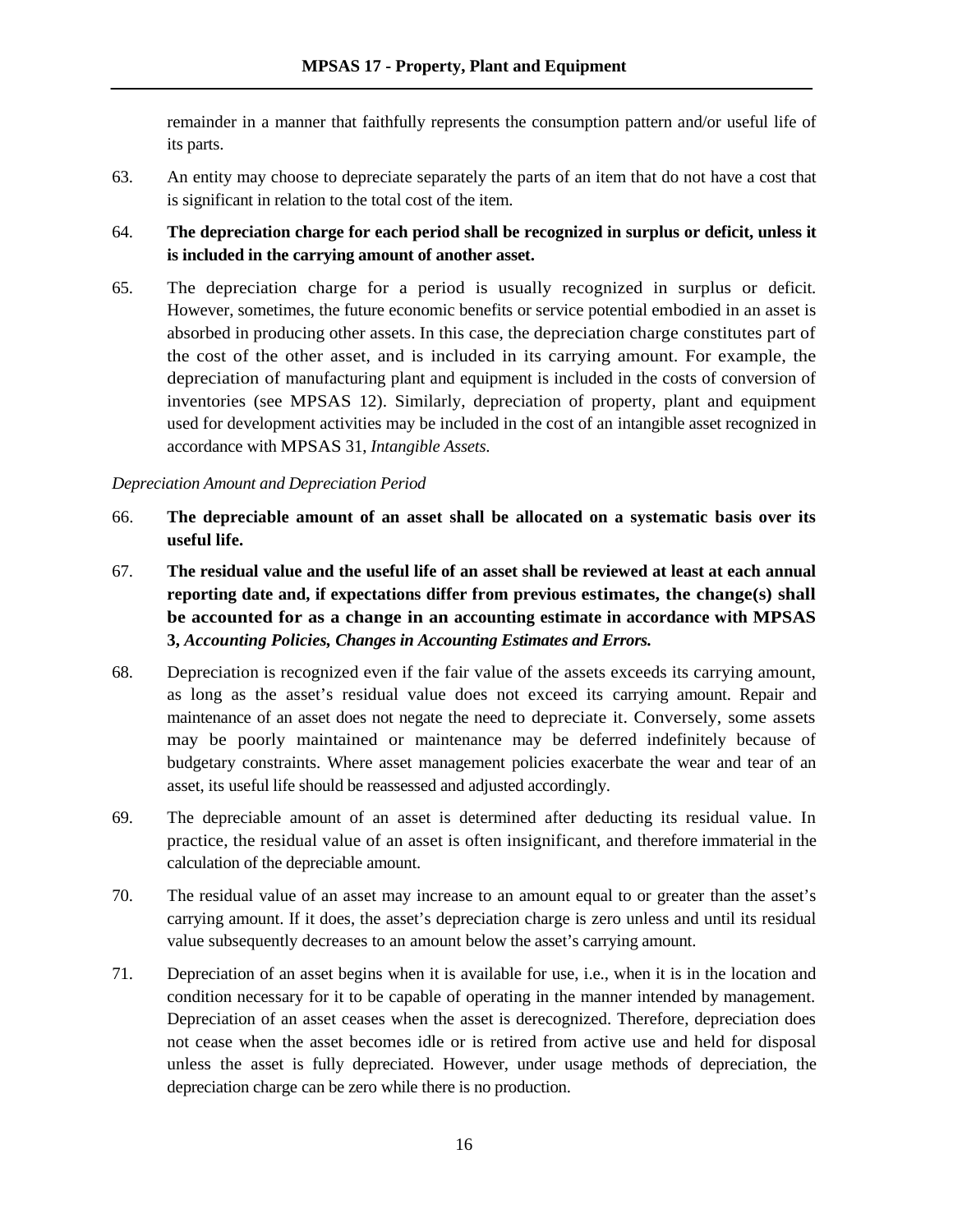- 72. The future economic benefits or service potential embodied in an item of property, plant and equipment are consumed by the entity principally through the use of the asset. However, other factors such as technical or commercial obsolescence and wear and tear while an asset remains idle often result in the diminution of the economic benefits or service potential that might have been obtained from the asset. Consequently, all the following factors are considered in determining the useful life of an asset:
	- (a) Expected usage of the asset. Usage is assessed by reference to the asset's expected capacity or physical output.
	- (b) Expected physical wear and tear, which depends on operational factors such as the number of shifts for which the asset is to be used and the repair and maintenance program, and the care and maintenance of the asset while idle.
	- (c) Technical or commercial obsolescence arising from changes or improvements in production, or from a change in the market demand for the product or service output of the asset.
	- (d) Legal or similar limits on the use of the asset, such as the expiry dates of related leases.
- 73. The useful life of an asset is defined in terms of the asset's expected utility to the entity. The asset management policy of an entity may involve the disposal of assets after a specified time, or after consumption of a specified proportion of the future economic benefits or service potential embodied in the asset. Therefore, the useful life of an asset may be shorter than its economic life.

The estimation of the useful life of the asset is a matter of judgment based on the experience of the entity with similar assets.

- 74. Land and buildings are separable assets and are accounted for separately, even when they are acquired together. With some exceptions, such as quarries and sites used for landfill, land has an unlimited useful life and therefore is not depreciated. Buildings have a limited useful life and therefore are depreciable assets. An increase in the value of the land on which a building stands does not affect the determination of the depreciable amount of the building.
- 75. If the cost of land includes the cost of site dismantlement, removal, and restoration, that portion of the land asset is depreciated over the period of benefits or service potential obtained by incurring those costs. In some cases, the land itself may have a limited useful life, in which case it is depreciated in a manner that reflects the benefits or service potential to be derived from it.

#### *Depreciation Method*

- 76. **The depreciation method shall reflect the pattern in which the asset's future economic benefits or service potential is expected to be consumed by the entity.**
- 77. **The depreciation method applied to an asset shall be reviewed at least at each annual reporting date and, if there has been a significant change in the expected pattern of the consumption of the future economic benefits or service potential embodied in the asset, the**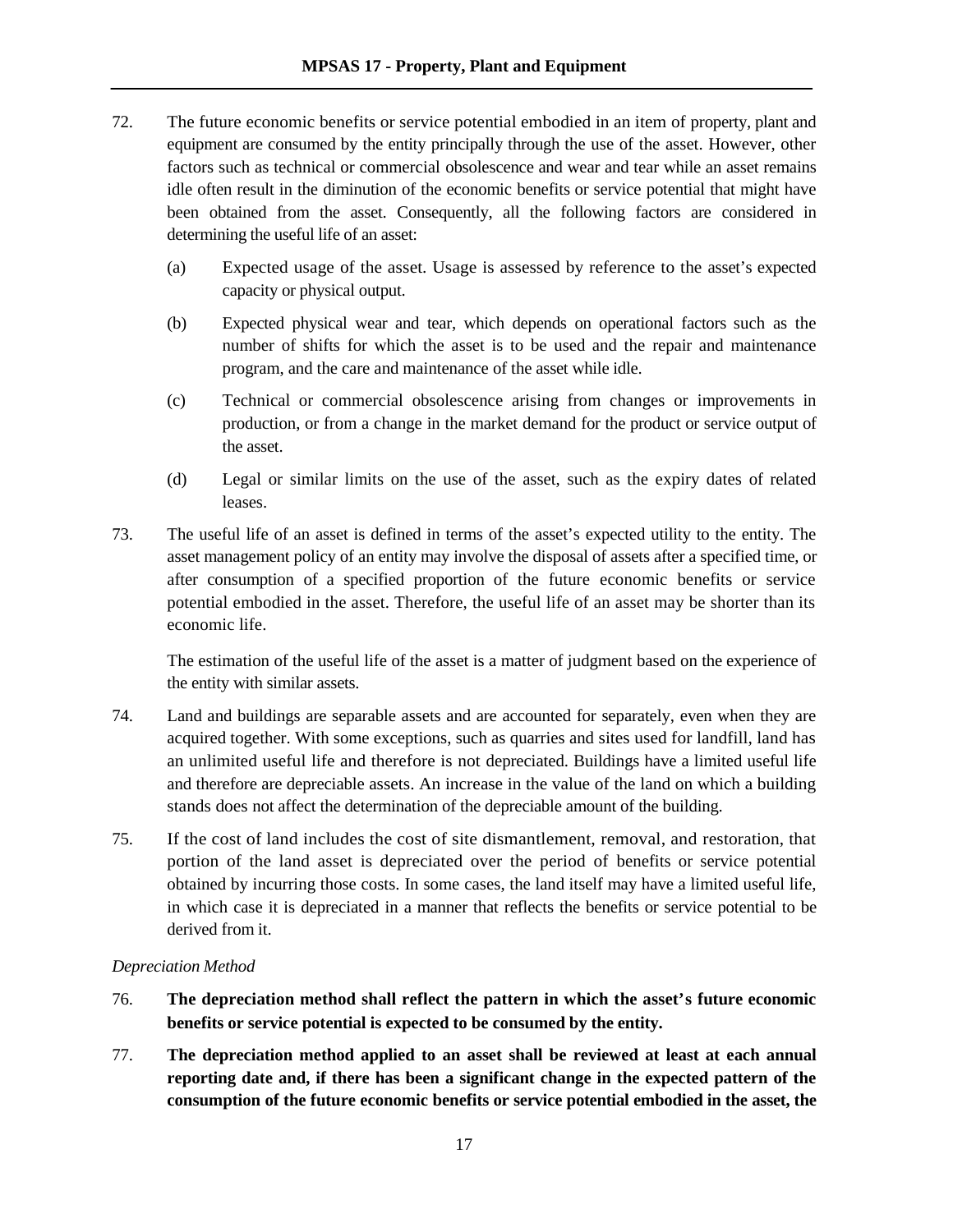**method shall be changed to reflect the changed pattern. Such a change shall be accounted for as a change in an accounting estimate in accordance with MPSAS 3**.

78. A variety of depreciation methods can be used to allocate the depreciable amount of an asset on a systematic basis over its useful life. These methods include the straight-line method, the diminishing balance method, and the units of production method. Straight-line depreciation results in a constant charge over the useful life if the asset's residual value does not change. The diminishing balance method results in a decreasing charge over the useful life. The units of production method results in a charge based on the expected use or output. The entity selects the method that most closely reflects the expected pattern of consumption of the future economic benefits or service potential embodied in the asset. That method is applied consistently from period to period unless there is a change in the expected pattern of consumption of those future economic benefits or service potential.

#### **Impairment**

79. To determine whether an item of property, plant and equipment is impaired, an entity applies MPSAS 21. That Standard explains how an entity reviews the carrying amount of its assets, how it determines the recoverable service amount or recoverable amount of an asset, and when it recognizes, or reverses the recognition of, an impairment loss.

#### **Compensation for Impairment**

- 80. **Compensation from third parties for items of property, plant and equipment that were impaired, lost, or given up shall be included in surplus or deficit when the compensation becomes receivable.**
- 81. Impairments or losses of items of property, plant and equipment, related claims for or payments of compensation from third parties, and any subsequent purchase or construction of replacement assets are separate economic events and are accounted for separately as follows:
	- (a) Impairments of items of property, plant and equipment are recognized in accordance with MPSAS 21;
	- (b) Derecognition of items of property, plant and equipment retired or disposed of is determined in accordance with this Standard;
	- (c) Compensation from third parties for items of property, plant and equipment that were impaired, lost, or given up is included in determining surplus or deficit when it becomes receivable; and
	- (d) The cost of items of property, plant, and equipment restored, purchased, or constructed as replacement is determined in accordance with this Standard.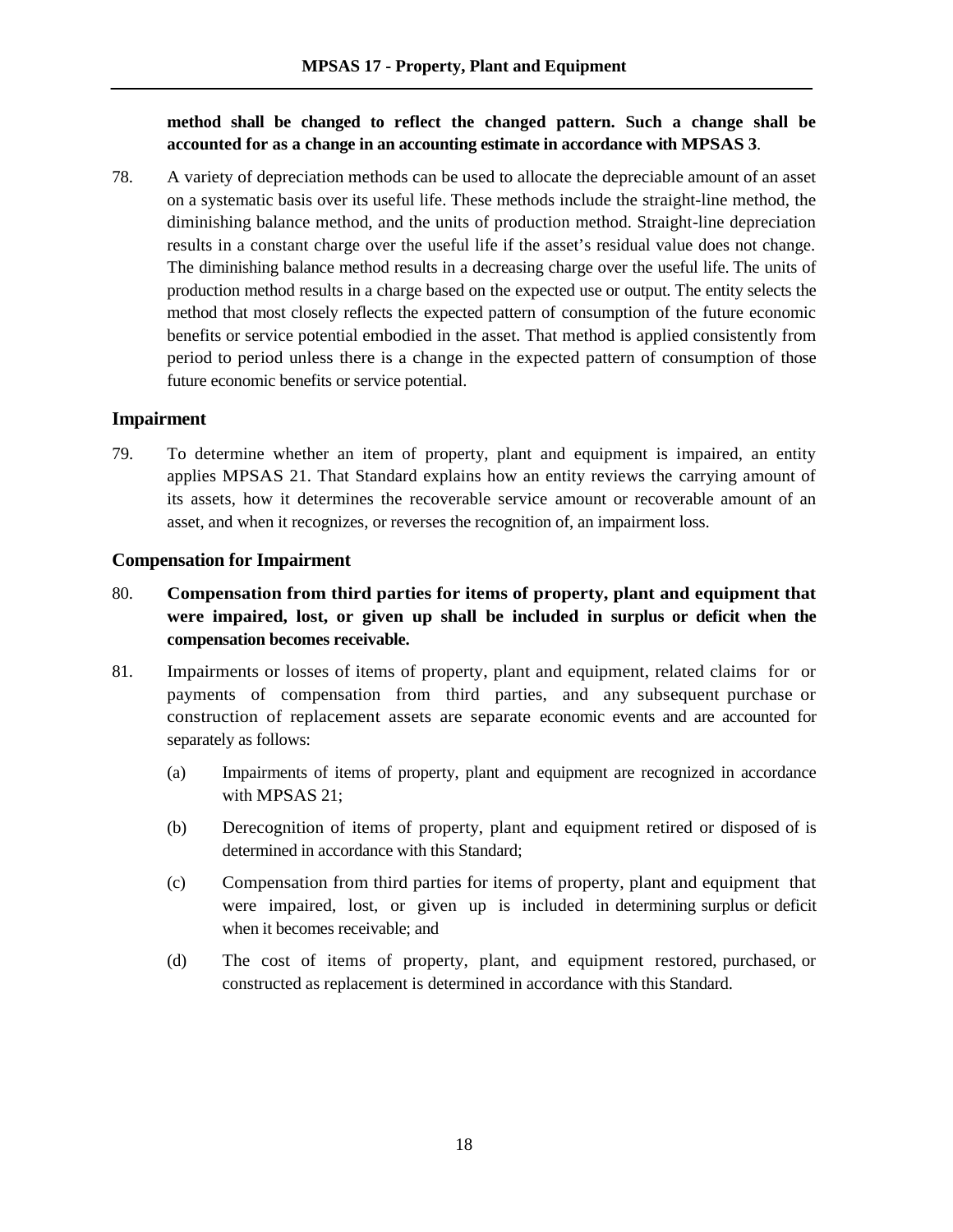# **Derecognition**

- 82. The carrying amount of an item of property, plant and equipment shall be derecognized:
	- (a) **On disposal; or**
	- (b) **When no future economic benefits or service potential is expected from its use or disposal.**
- 83. **The gain or loss arising from the derecognition of an item of property, plant and equipment shall be included in surplus or deficit when the item is derecognized (unless MPSAS 13 requires otherwise on a sale and leaseback). Gains shall not be classified as revenue.**
- 83A. However, an entity that, in the course of its ordinary activities, routinely sells items of property, plant and equipment that it has held for rental to others shall transfer such assets to inventories at their carrying amount when they cease to be rented and become held for sale. The proceeds from the sale of such assets shall be recognized as revenue in accordance with MPSAS 9, *Revenue from Exchange Transactions.*
- 84. The disposal of an item of property, plant and equipment may occur in a variety ways (e.g., by sale, by entering into a finance lease or by donation). In determining the date of disposal of an item, an entity applies the criteria in MPSAS 9 for recognizing revenue from the sale of goods. MPSAS 13 applies to disposal by a sale and leaseback.
- 85. If, under the recognition principle in paragraph 14, an entity recognizes in the carrying amount of an item of property, plant and equipment the cost of a replacement for part of the item, then it derecognizes the carrying amount of the replaced part regardless of whether the replaced part had been depreciated separately. If it is not practicable for an entity to determine the carrying amount of the replaced part, it may use the cost of the replacement as an indication of what the cost of the replaced part was at the time it was acquired or constructed.
- 86. **The gain or loss arising from the derecognition of an item of property, plant and equipment shall be determined as the difference between the net disposal proceeds, if any, and the carrying amount of the item.**
- 87. The consideration receivable on disposal of an item of property, plant and equipment is recognized initially at its fair value. If payment for the item is deferred, the consideration received is recognized initially at the cash price equivalent. The difference between the nominal amount of the consideration and the cash price equivalent is recognized as interest revenue in accordance with MPSAS 9, reflecting the effective yield on the receivable.

#### **Disclosure**

88. **The financial statements shall disclose, for each class of property, plant and equipment recognized in the financial statements:**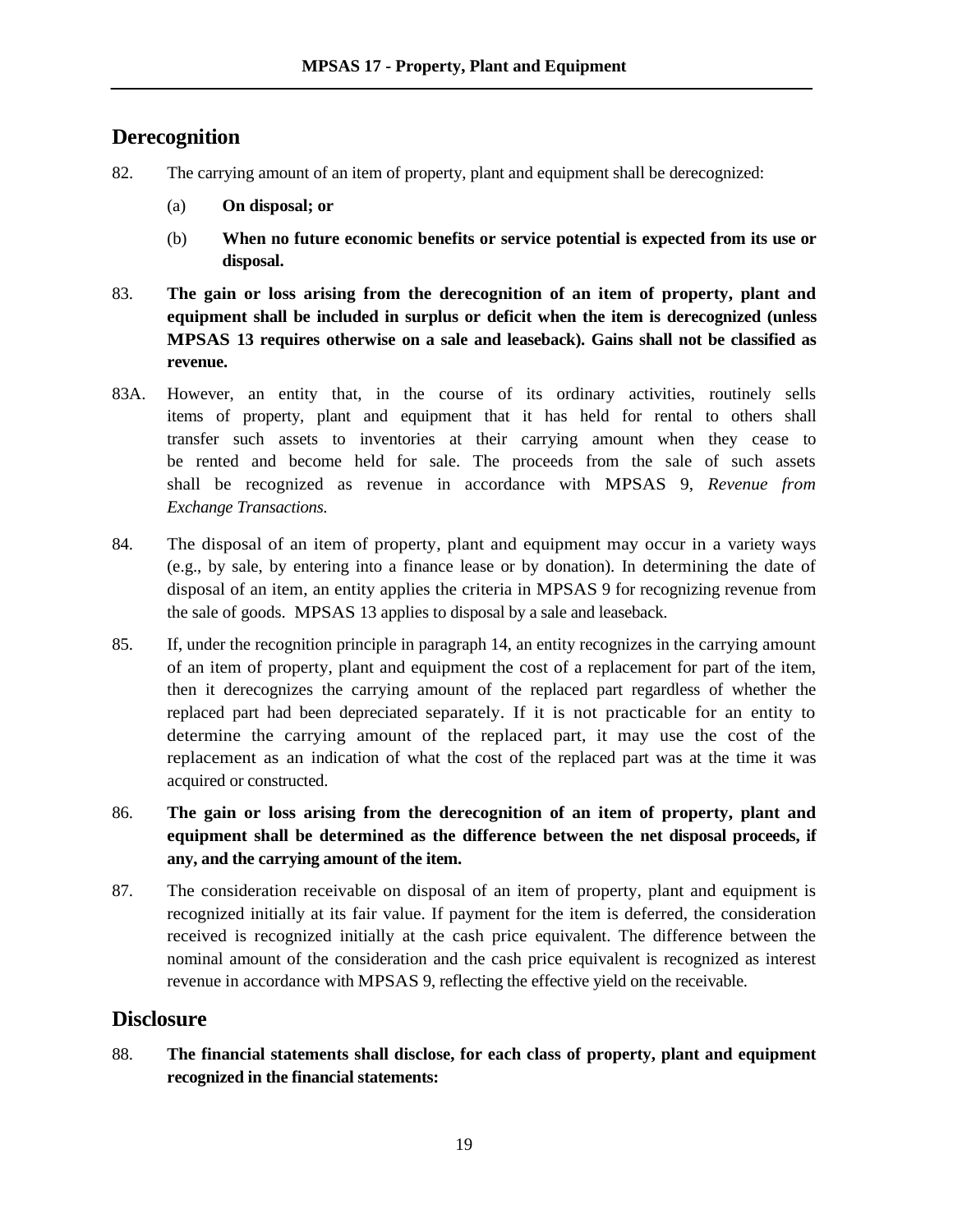- (a) **The measurement bases used for determining the gross carrying amount;**
- (b) **The depreciation methods used;**
- (c) **The useful lives or the depreciation rates used;**
- (d) **The gross carrying amount and the accumulated depreciation (aggregated with accumulated impairment losses) at the beginning and end of the period; and**
- (e) **A reconciliation of the carrying amount at the beginning and end of the period showing:**
	- (i) **Additions;**
	- (ii) **Disposals;**
	- (iii) **Acquisitions through entity combinations;**
	- (iv) **Increases or decreases resulting from revaluations under paragraphs 44, 54, and 55 and from impairment losses (if any) recognized or reversed directly in net assets/equity in accordance with MPSAS 21;**
	- (v) **Impairment losses recognized in surplus or deficit in accordance with MPSAS 21;**
	- (vi) **Impairment losses reversed in surplus or deficit in accordance with MPSAS 21;**
	- (vii) **Depreciation;**
	- (viii) **The net exchange differences arising on the translation of the financial statements from the functional currency into a different presentation currency, including the translation of a foreign operation into the presentation currency of the reporting entity; and**
	- (ix) **Other changes**.
- 89. **The financial statements shall also disclose for each class of property, plant and equipment recognized in the financial statements:**
	- (a) **The existence and amounts of restrictions on title, and property, plant and equipment pledged as securities for liabilities;**
	- (b) **The amount of expenditures recognized in the carrying amount of an item of property, plant and equipment in the course of its construction;**
	- (c) **The amount of contractual commitments for the acquisition of property, plant and equipment; and**
	- (d) **If it is not disclosed separately on the face of the statement of financial performance, the amount of compensation from third parties for items of property, plant and equipment that were impaired, lost or given up that is included in surplus or deficit.**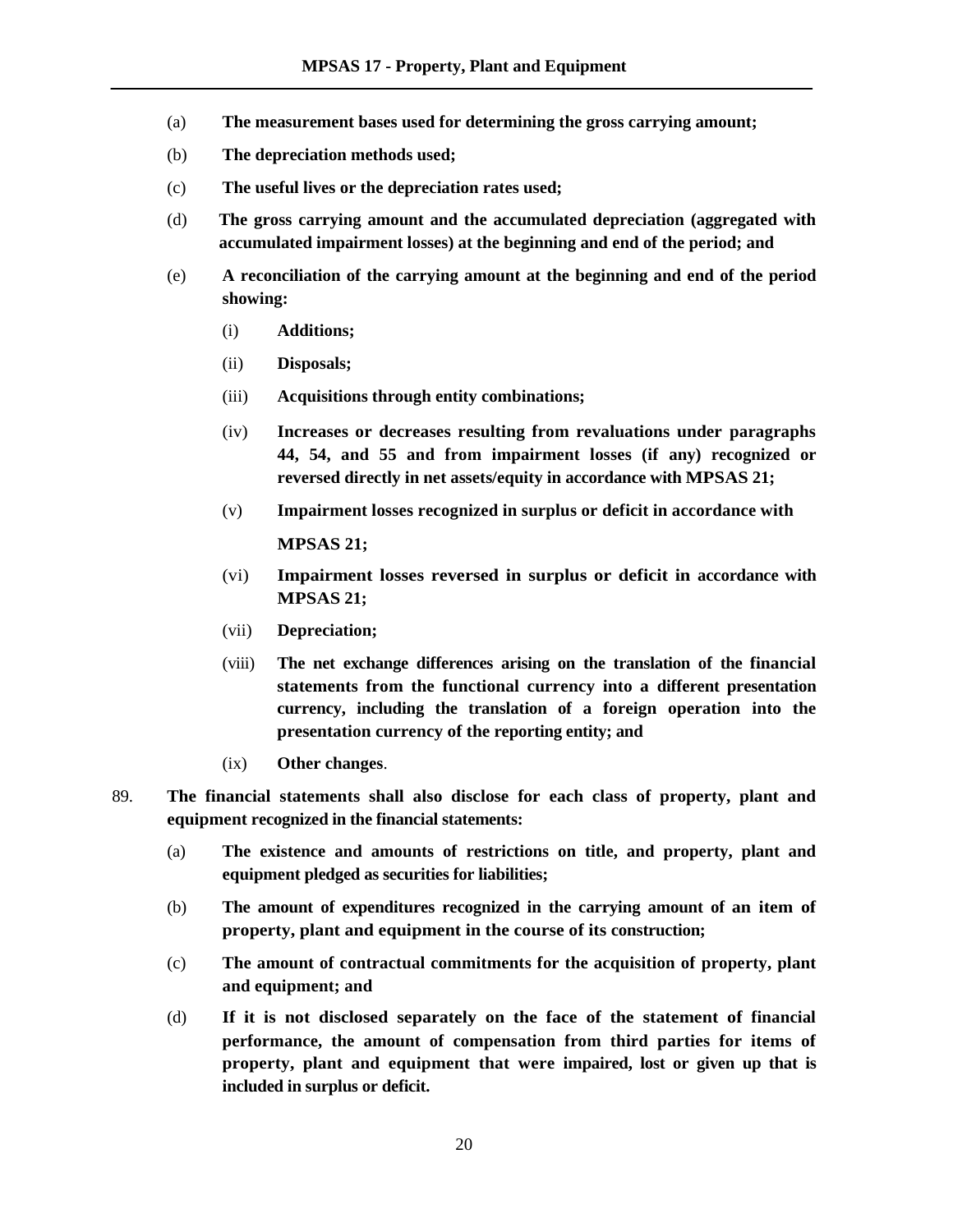- 90. Selection of the depreciation method and the estimation of the useful life of the assets are matters of judgment. Therefore, disclosure of the methods adopted and the estimated useful lives or depreciation rates provides users of financial statements with information that allows them to review the policies selected by management, and enables comparisons to be made with other entities. For similar reasons, it is necessary to disclose:
	- (a) Depreciation, whether recognized in surplus or deficit or as a part of the cost of other assets, during a period; and
	- (b) Accumulated depreciation at the end of the period.
- 91. In accordance with MPSAS 3, an entity discloses the nature and effect of a change in an accounting estimate that has an effect in the current period or is expected to have an effect in subsequent periods. For property, plant, and equipment, such disclosure may arise from changes in estimates with respect to:
	- (a) Residual values;
	- (b) The estimated costs of dismantling, removing, or restoring items of property, plant and equipment;
	- (c) Useful lives; and
	- (d) Depreciation methods.
- 92. **If a class of property, plant and equipment is stated at revalued amounts, the following shall be disclosed:**
	- (a) **The effective date of the revaluation;**
	- (b) **Whether an independent valuer was involved;**
	- (c) **The methods and significant assumptions applied in estimating the assets' fair values;**
	- (d) **The extent to which the assets' fair values were determined directly by reference to observable prices in an active market or recent market transactions on arm's length terms, or were estimated using other valuation techniques;**
	- (e) **The revaluation surplus, indicating the change for the period and any restrictions on the distribution of the balance to shareholders or other equity holders;**
	- (f) **The sum of all revaluation surpluses for individual items of property, plant and equipment within that class; and**
	- (g) **The sum of all revaluation deficits for individual items of property, plant and equipment within that class.**
- 93. In accordance with MPSAS 21, an entity discloses information on impaired property, plant and equipment in addition to the information required by paragraph  $88(e)(iv)-(vi)$ .
- 94. Users of financial statements may also find the following information relevant to their needs: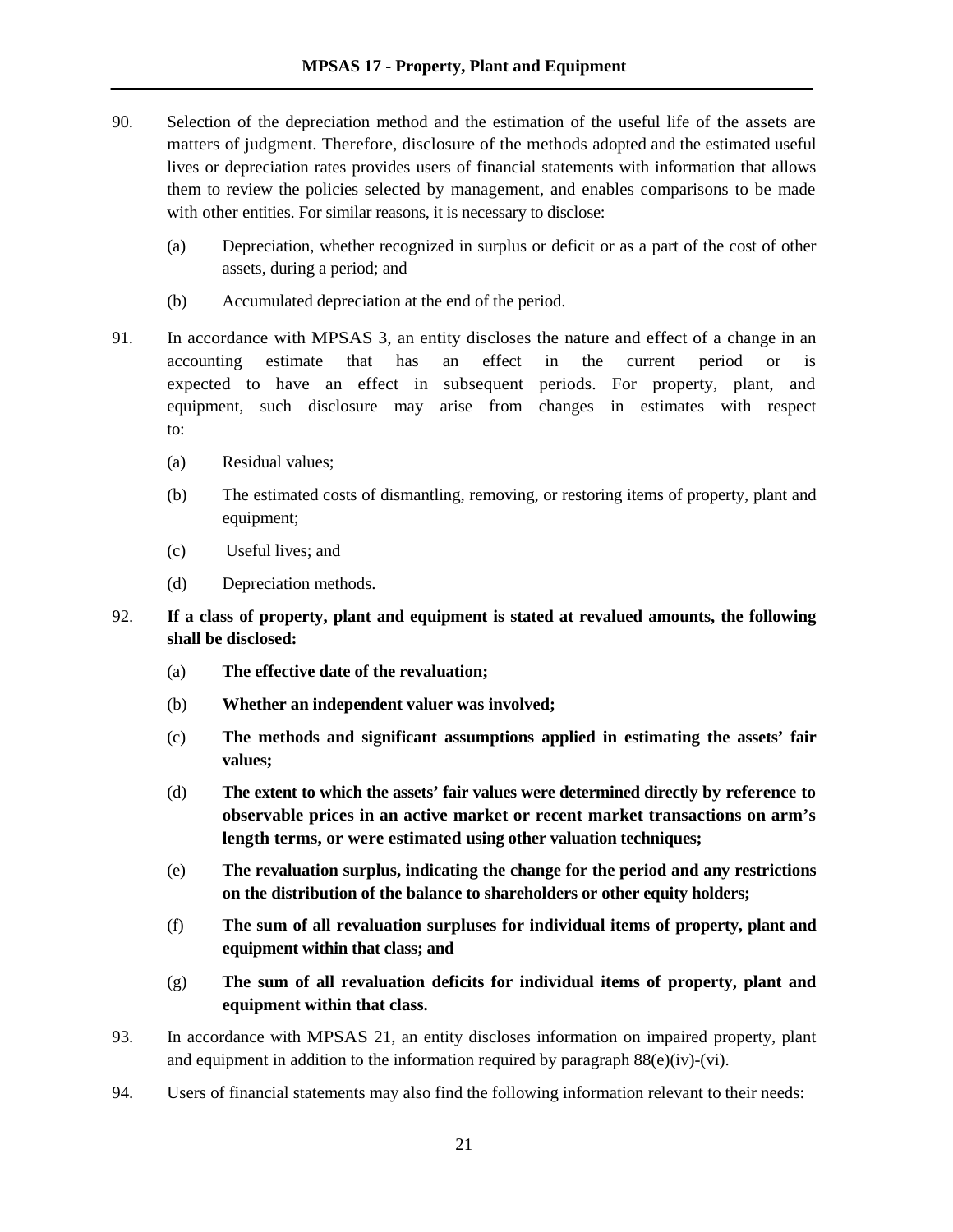- (a) The carrying amount of temporarily idle property, plant and equipment;
- (b) The gross carrying amount of any fully depreciated property, plant and equipment that is still in use;
- (c) The carrying amount of property, plant and equipment retired from active use and held for disposal; and
- (d) When the cost model is used, the fair value of property, plant and equipment when this is materially different from the carrying amount.

Therefore, entities are encouraged to disclose these amounts.

#### **Transitional Provisions**

- 95. **Entities are not required to recognize property, plant and equipment for reporting periods beginning on a date within five years following the date of first adoption of accrual accounting in accordance with MPSASs.**
- 96. **An entity that adopts accrual accounting for the first time in accordance with MPSASs shall initially recognize property, plant and equipment at cost or fair value. For items of property, plant and equipment that were acquired at no cost, or for a nominal cost, cost is the item's fair value as at the date of acquisition.**
- 97. **The entity shall recognize the effect of the initial recognition of property, plant and equipment as an adjustment to the opening balance of accumulated surpluses or deficits for the period in which the property, plant and equipment is initially recognized.**
- 98. Prior to first application of this Standard, an entity may recognize its property, plant and equipment on a basis other than cost or fair value as defined in this Standard, or may control assets that it has not recognized. This Standard requires entities to initially recognize items of property, plant and equipment at cost or, fair value as at the date of initial recognition in accordance with this Standard. Where assets are initially recognized at cost and were acquired at no cost, or for a nominal cost, cost will be determined by reference to the asset's fair value as at the date of acquisition. Where the cost of acquisition of an asset is not known, its cost may be estimated by reference to its fair value as at the date of acquisition.
- 99. MPSAS 3 requires an entity to retrospectively apply accounting policies unless it is impracticable to do so. Therefore, when an entity initially recognizes an item of property, plant and equipment at cost in accordance with this Standard, it shall also recognize any accumulated depreciation and any accumulated impairment losses that relate to that item, as if it had always applied those accounting policies.
- 100. Paragraph 14 of this Standard requires the cost of an item of property, plant and equipment to be recognized as an asset if, and only if:
	- (a) It is probable that future economic benefits or service potential associated with the item will flow to the entity; and
	- (b) The cost or fair value of the item can be measured reliably.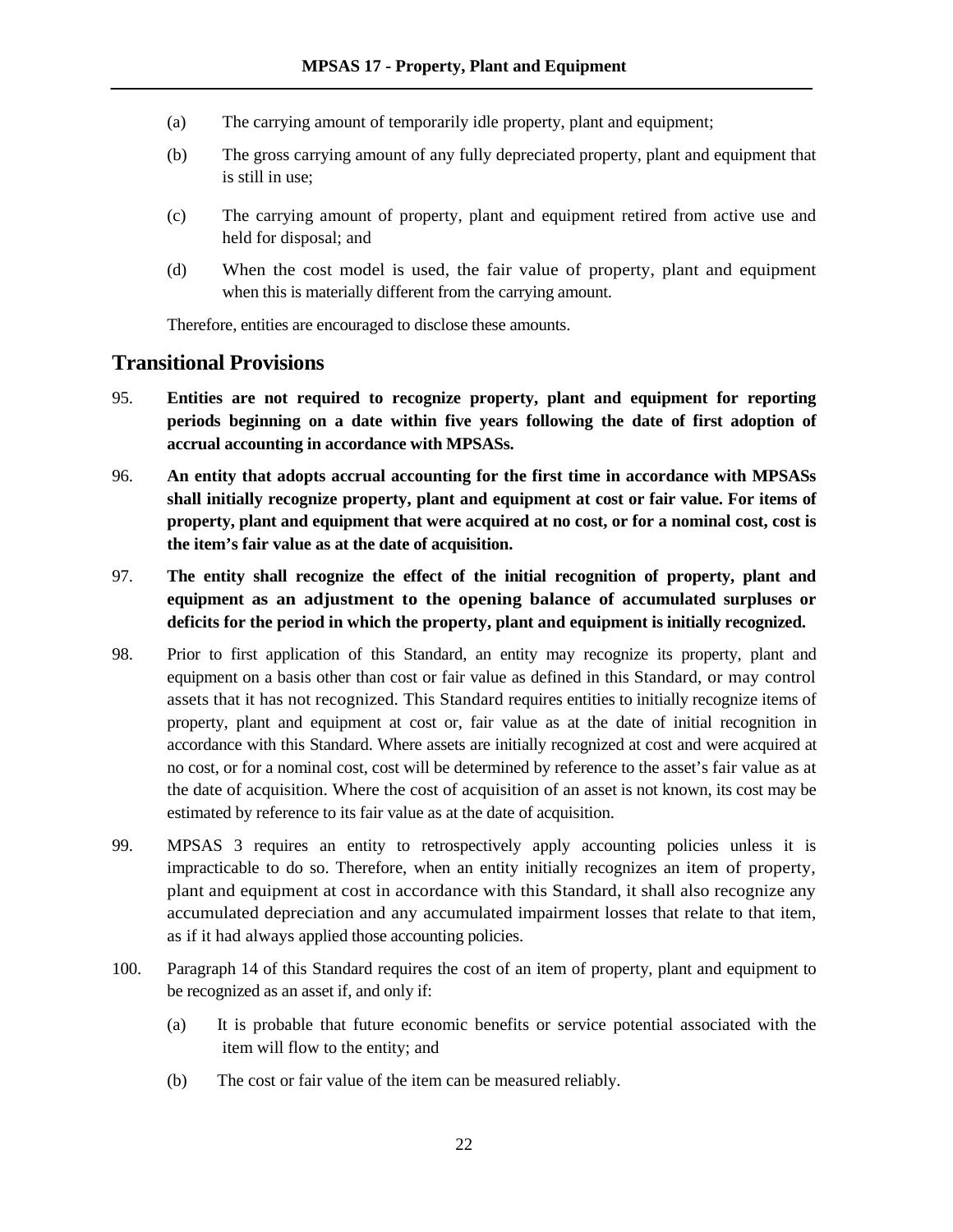- 101. The transitional provisions in paragraphs 95 and 96 are intended to give relief in situations where an entity is seeking to comply with the provisions of this Standard, in the context of implementing accrual accounting for the first time in accordance with MPSASs, with effect from the effective date of this Standard or subsequently. When entities adopt accrual accounting in accordance with MPSASs for the first time, there are often difficulties in compiling comprehensive information on the existence and valuation of assets. For this reason, for a five-year period following the date of first adoption of accrual accounting in accordance with MPSASs, entities are not required to comply fully with the requirements of paragraph 14.
- 102. Notwithstanding the transitional provisions in paragraph 95 and 96, entities that are in the process of adopting accrual accounting are encouraged to comply in full with the provisions of this Standard as soon as possible.
- 103. The exemption from the requirements of paragraph 14 implies that the associated measurement and disclosure provisions of this Standard do not need to be complied with in respect of those assets or classes of asset that are not recognized under paragraphs 95 and 96.
- 104. **When an entity takes advantage of the transitional provisions in paragraphs 95 and 96, that fact shall be disclosed. Information on the major classes of asset that have not been recognized by virtue of paragraph 95 shall also be disclosed. When an entity takes advantage of the transitional provisions for a second or subsequent reporting period, details of the assets or classes of asset that were not recognized at the previous reporting date but that are now recognized shall be disclosed.**
- 105. *(Deleted).*
- 106. *(Deleted).*

#### **Effective Date**

- 107. **An entity shall apply this Standard for annual financial statements covering periods beginning on or after January1, 2017. Earlier application is encouraged. If an entity applies this Standard for a period beginning before January 1, 2017, it shall disclose that fact.**
- 107A. *(Deleted).*
- 107B. *(Deleted).*
- 108. When an entity adopts the accrual basis of accounting as defined by MPSASs for financial reporting purposes subsequent to this effective date, this Standard applies to the entity's annual financial statements covering periods beginning on or after the date of adoption.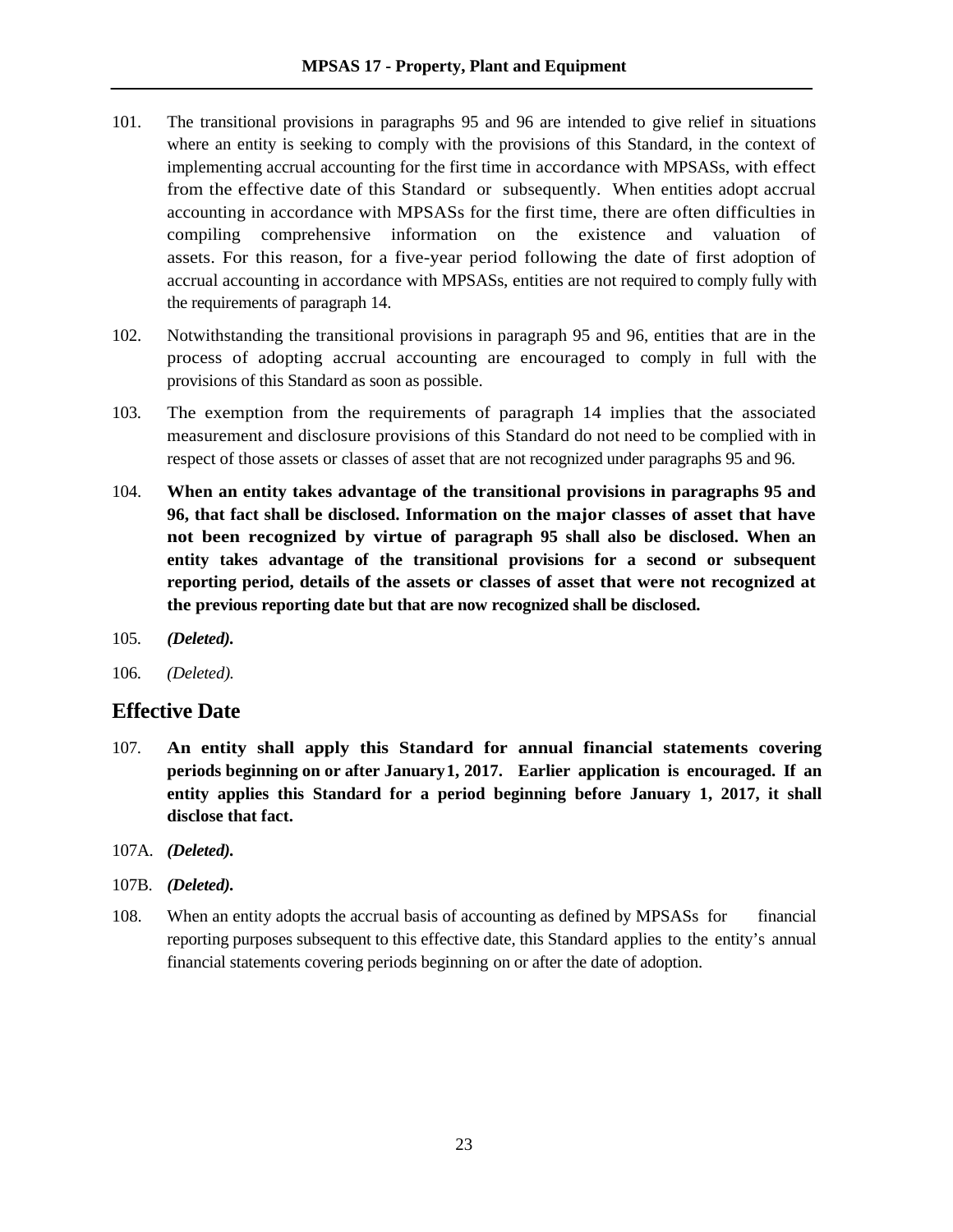# **Implementation Guidance**

#### *This guidance accompanies, but is not part of, MPSAS 17*.

#### **Frequency of Revaluation of Property, plant and equipment**

- IG1. Paragraph 44 of MPSAS 17 requires entities that adopt the revaluation model to measure assets at a revaluated amount that does not differ significantly from that which would be determined using fair value at the reporting date. Paragraph 49 of MPSAS 17 specifies that the frequency of revaluations depends upon the changes in the fair values of the items of property, plant and equipment being revalued. When the fair value of a revalued asset differs materially from its carrying amount, a further revaluation is necessary. The purpose of this guidance is to assist entities that adopt the revaluation model to determine whether carrying amounts differ materially from the fair value as at reporting date.
- IG2. An entity assesses at each reporting date whether there is any indication that a revalued asset's carrying amount may differ materially from that which would be determined if the asset were revalued at the reporting date. If any such indication exists, the entity determines the asset's fair value and revalues the asset to that amount.
- IG3. In assessing whether there is any indication that a revalued asset's carrying amount may differ materially from that which would be determined if the asset were revalued at the reporting date, an entity considers, as a minimum, the following indications:

#### *External sources of information*

- (a) Significant changes affecting the entity have taken place during the period, or will take place in the near future, in the technological, market, economic, or legal environment in which the entity operates or in the market to which the asset is dedicated;
- (b) Where market exists for the assets of the entity, market values are different from their carrying amounts;
- (c) During the period, a price index relevant to the asset has undergone a material change;

#### *Internal sources of information*

- (d) Evidence is available of obsolescence or physical damage of an asset;
- (e) Significant changes affecting the entity have taken place during the period, or are expected to take place in the near future, in the extent to which, or manner in which, an asset is used or is expected to be used. Adverse changes include the asset becoming idle, or plans to dispose of an asset before the previously expected date, and reassessing the useful life of an asset as finite rather than indefinite. Favorable changes include capital expenditure incurred during the period to improve or enhance an asset in excess of its standard of performance assessed immediately before the expenditure is made; and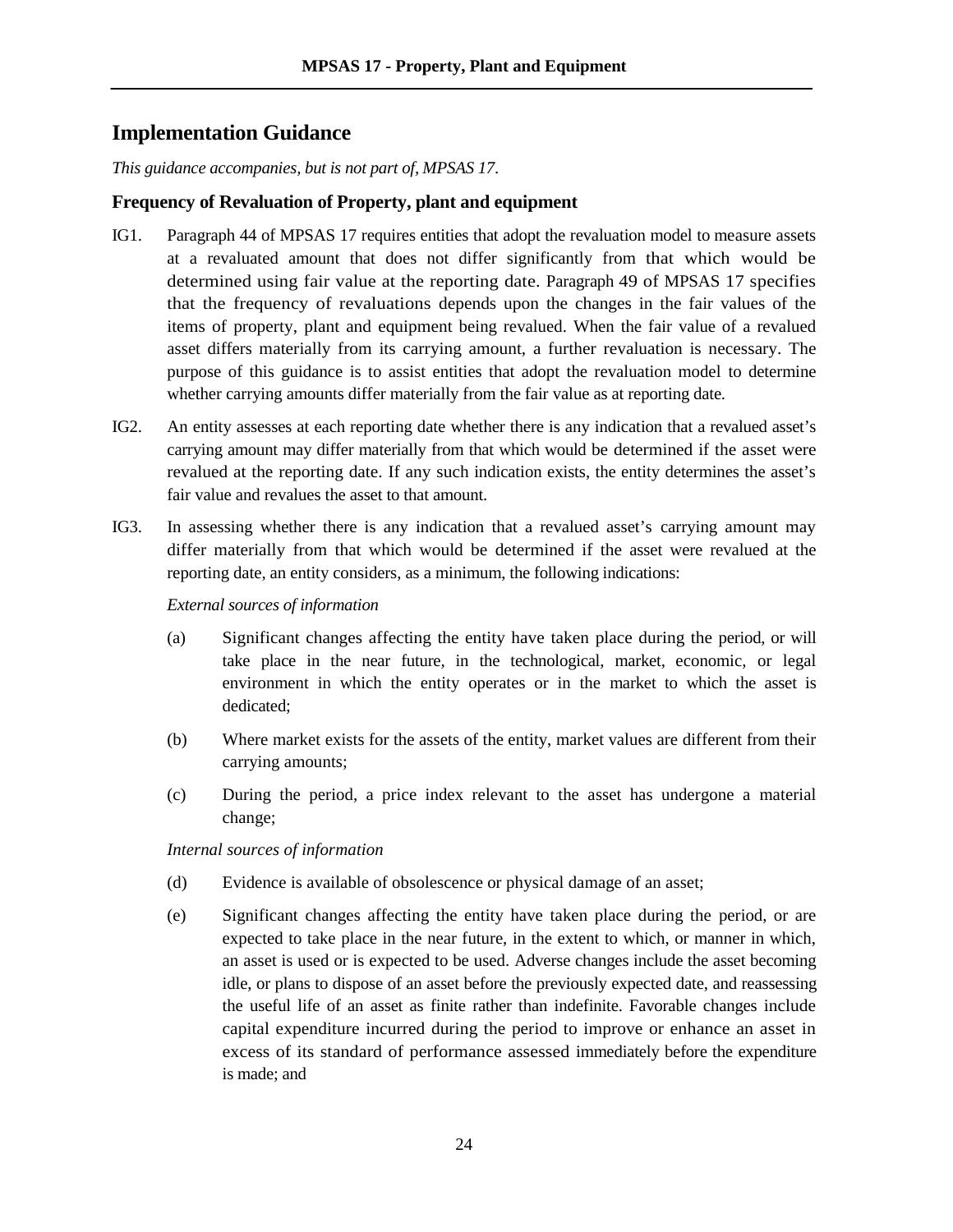- (f) Evidence is available from internal reporting that indicates that the economic performance of an asset is, or will be, worse or better than expected.
- IG4. The list in paragraph IG3 is not exhaustive. An entity may identify other indications that a revalued asset's carrying amount may differ materially from that which would be determined if the asset were revalued at the reporting date. The existence of these additional indicators would also indicate that the entity should revalue the asset to its current fair value as at the reporting date.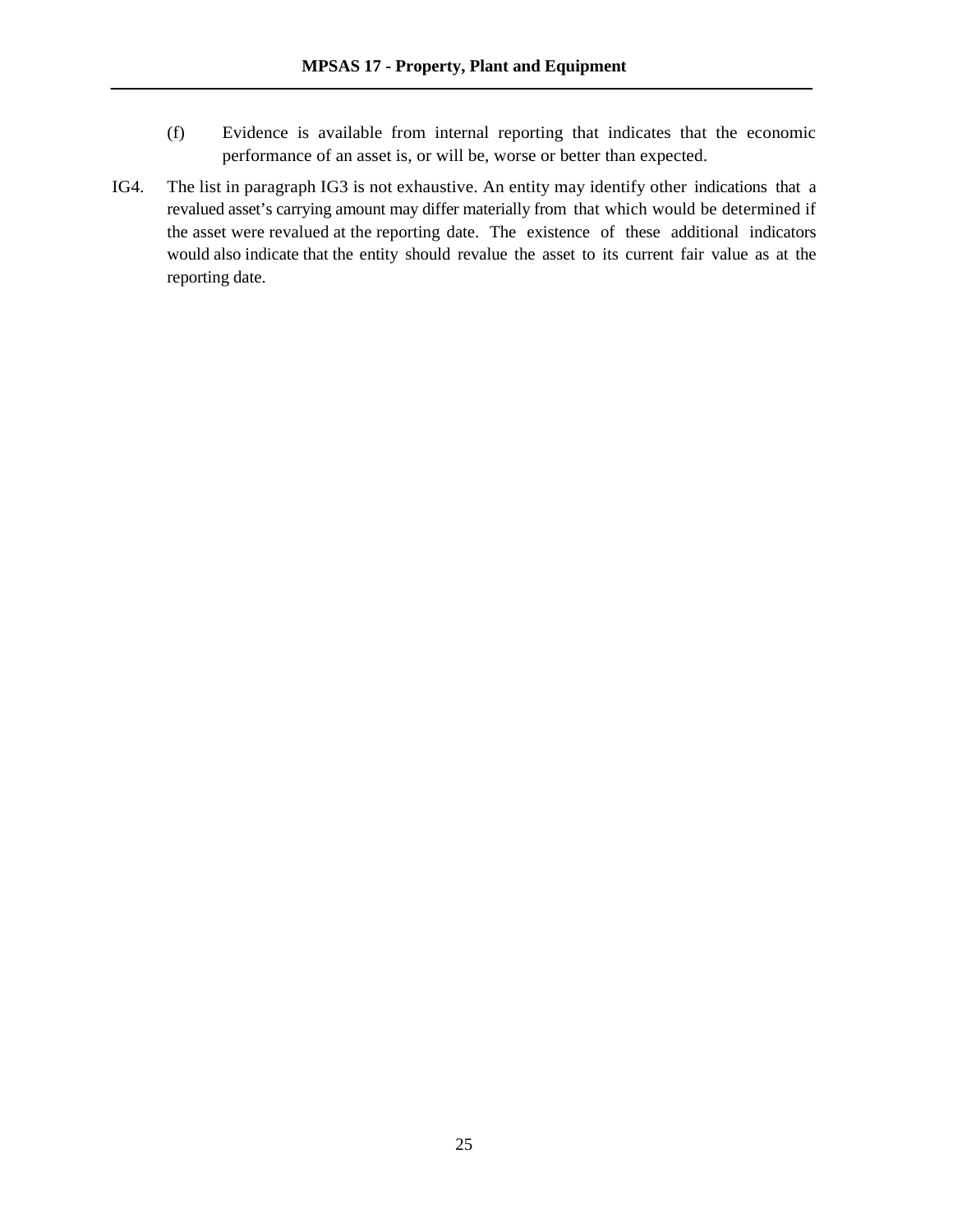# **Illustrative Example**

#### **Disclosures**

IE1. The Department of the Interior is a public sector entity that controls a wide range of property, plant and equipment, and is responsible for replacement and maintenance of the property. The following are extracts from the notes to its Statement of Financial Position for the year ended 31 December 20X1 and illustrate the principal disclosures required in accordance with this Standard.

#### *Notes*

#### **1. Land**

- (a) Land consists of twenty thousand hectares at various locations. Land is valued at fair value as at 31 December 20X1, as determined by the Office of the National Valuer, an independent valuer.
- (b) Restrictions on Titles:

Five hundred hectares of land (carried at RM 62,500) is designated as national interest land and may not be sold without the approval of the legislature. Two hundred hectares (carried at RM 25,000) of the national interest land and a further two thousand hectares (carried at RM 250,000) of other land are subject to title claims by former owners in an international court of human rights and the Court has ordered that the land may not be disposed of until the claim is decided; the Department recognizes the jurisdiction of the Court to hear these cases.

#### **2. Buildings**

- (a) Buildings consist of office buildings and industrial facilities at various locations.
- (b) Buildings are initially recognized at cost, but are subject to revaluation to fair value on an ongoing basis. The Office of the National Valuer determines fair value on a rolling basis within a short period of time. Revaluations are kept up to date.
- (c) Depreciation is calculated on a straight-line basis over the useful life of the building. Office buildings have a useful life of twenty-five years, and industrial facilities have a useful life of fifteen years.
- (d) The Department has entered into five contracts for the construction of new buildings; total contract costs are RM 250,000.

#### **3. Machinery**

- (a) Machinery is measured at cost less depreciation.
- (b) Depreciation is calculated on a straight-line basis over the useful life of the machine.
- (c) The machinery has various useful lives:

Tractors: 10 years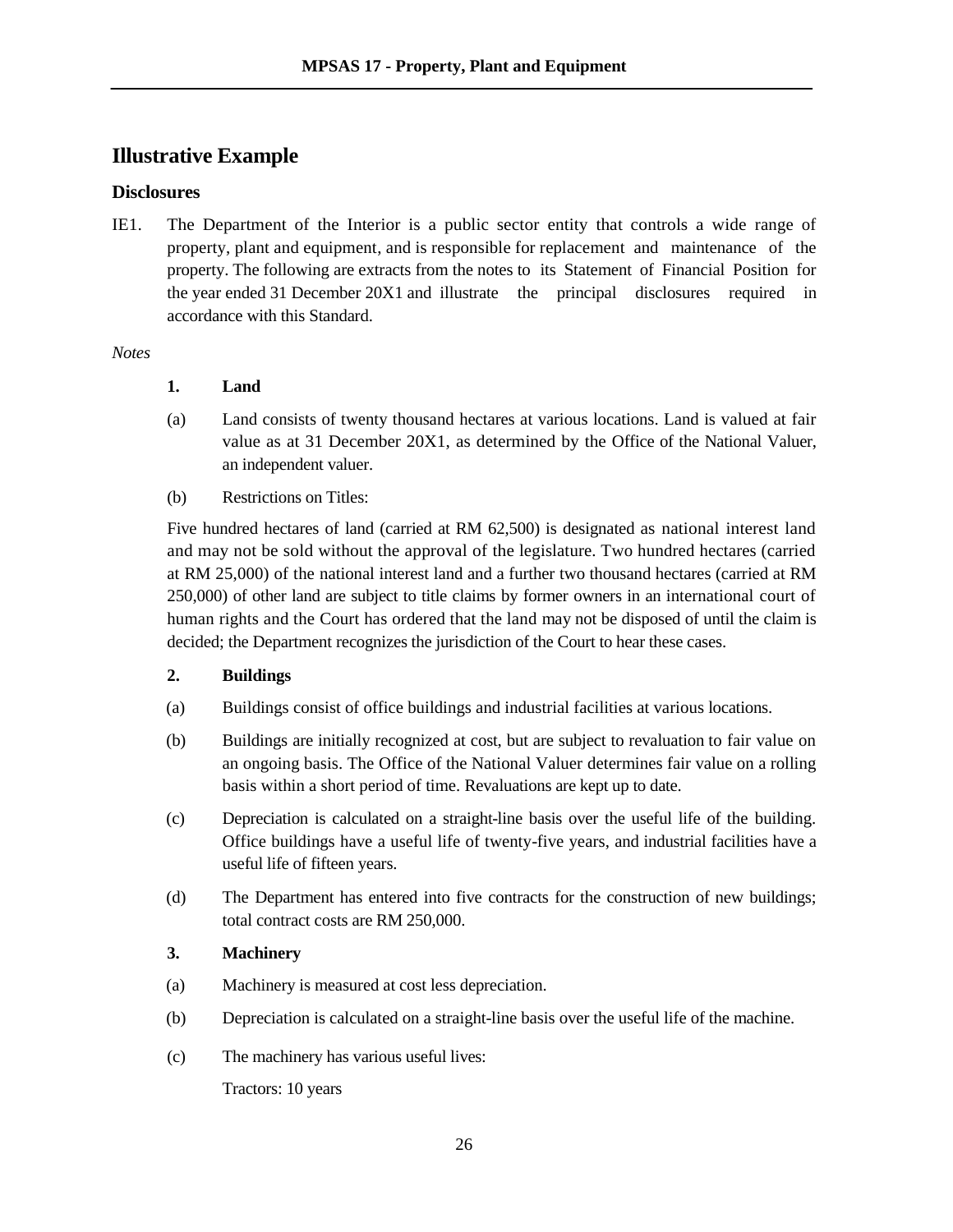Washing Equipment: 4 years

Cranes: 15 years

(d) The Department has entered into a contract to replace the cranes it uses to clean and maintain the buildings - the contracted cost is RM 100,000.

#### **4. Furniture and Fixtures**

- (a) Furniture and fixtures are measured at cost less depreciation.
- (b) Depreciation is calculated on a straight-line basis over the useful life of the furniture and fixtures.
- (c) All items within this class have a useful life of five years.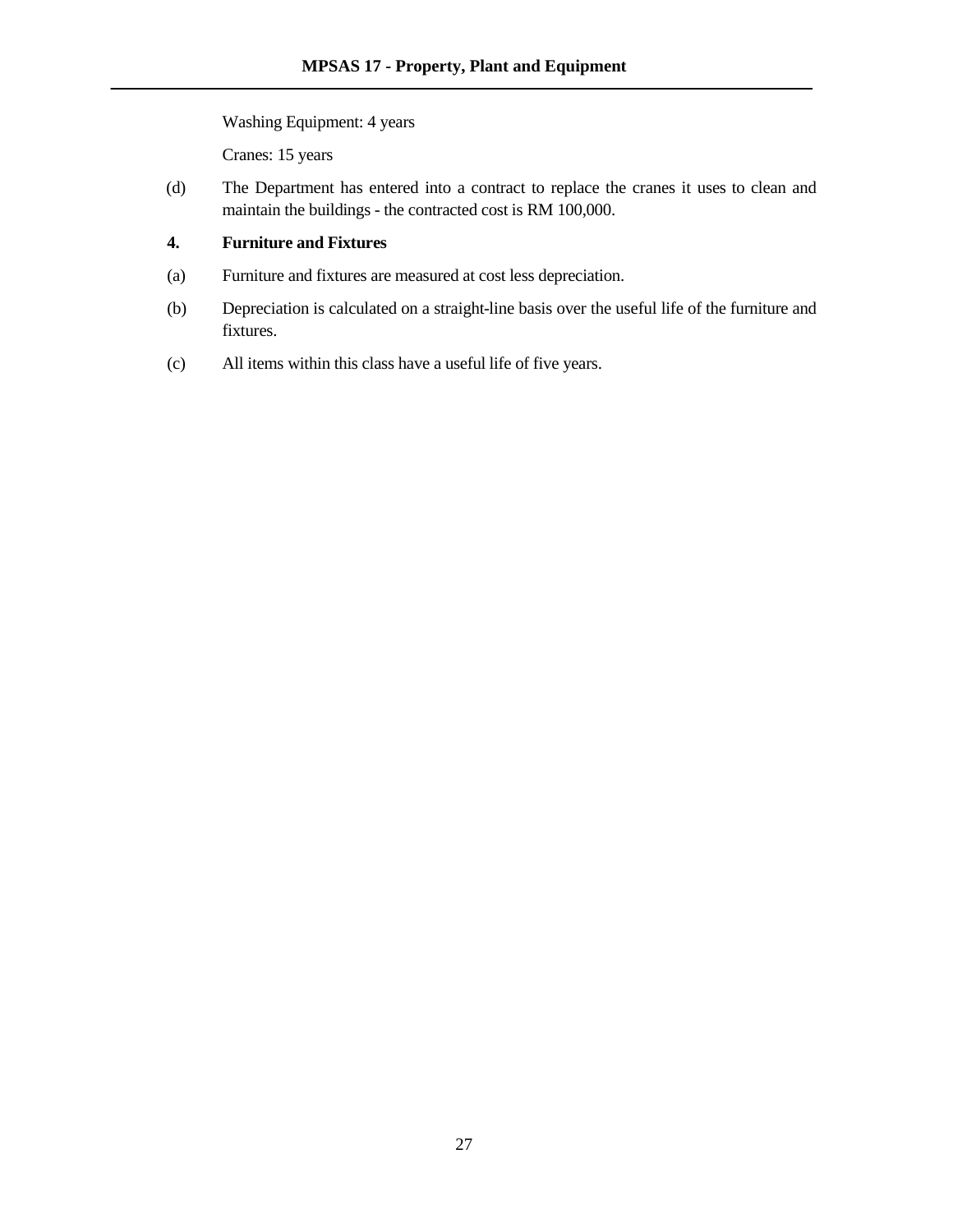#### **Reconciliations**

#### **(in** RM **'000)**

|                                                          | Land                     |                          | <b>Buildings</b> |             | <b>Machinery</b>         |             | <b>Furniture and</b><br><b>Fixtures</b> |             |
|----------------------------------------------------------|--------------------------|--------------------------|------------------|-------------|--------------------------|-------------|-----------------------------------------|-------------|
| <b>Reporting Period</b>                                  | <b>20X1</b>              | <b>20X0</b>              | <b>20X1</b>      | <b>20X0</b> | <b>20X1</b>              | <b>20X0</b> | <b>20X1</b>                             | <b>20X0</b> |
| <b>Opening Balance</b>                                   | 2,250                    | 2,025                    | 2,090            | 2,260       | 1,085                    | 1,100       | 200                                     | 150         |
| <b>Additions</b>                                         |                          |                          | 250              | 100         | 120                      | 200         | 20                                      | 100         |
| Disposals                                                | —                        |                          | 150              | 40          | 60                       | 80          | 20                                      |             |
| Depreciation (As per Statement of Financial Performance) | $\overline{\phantom{m}}$ | $\overline{\phantom{0}}$ | 160              | 180         | 145                      | 135         | 50                                      | 50          |
| Revaluations (net)                                       | 250                      | 225                      | $-30$            | $-50$       | $\overline{\phantom{m}}$ | —           | $\overline{\phantom{m}}$                | —           |
| Closing Balance (As per Statement of Financial Position) | 2,500                    | 2,250                    | 2,000            | 2,090       | 1,000                    | 1,085       | 150                                     | 200         |
| Sum of Revaluation Surpluses (Paragraph 92(f))           | 750                      | 500                      | 250              | 250         |                          | -           |                                         | —           |
| Sum of Revaluation Deficits (Paragraph $92(g)$ )         | 25                       | 25                       | 380              | 350         | $\overline{\phantom{m}}$ | —           | $\overline{\phantom{0}}$                | —           |
| <b>Gross Carrying Amount</b>                             | 2,500                    | 2,250                    | 2,500            | 2,430       | 1,500                    | 1,440       | 250                                     | 250         |
| <b>Accumulated Depreciation</b>                          | —                        | $\overline{\phantom{m}}$ | 500              | 340         | 500                      | 355         | 100                                     | 50          |
| Net Carrying Amount                                      | 2,500                    | 2,250                    | 2,000            | 2,090       | 1,000                    | 1,085       | 150                                     | 200         |